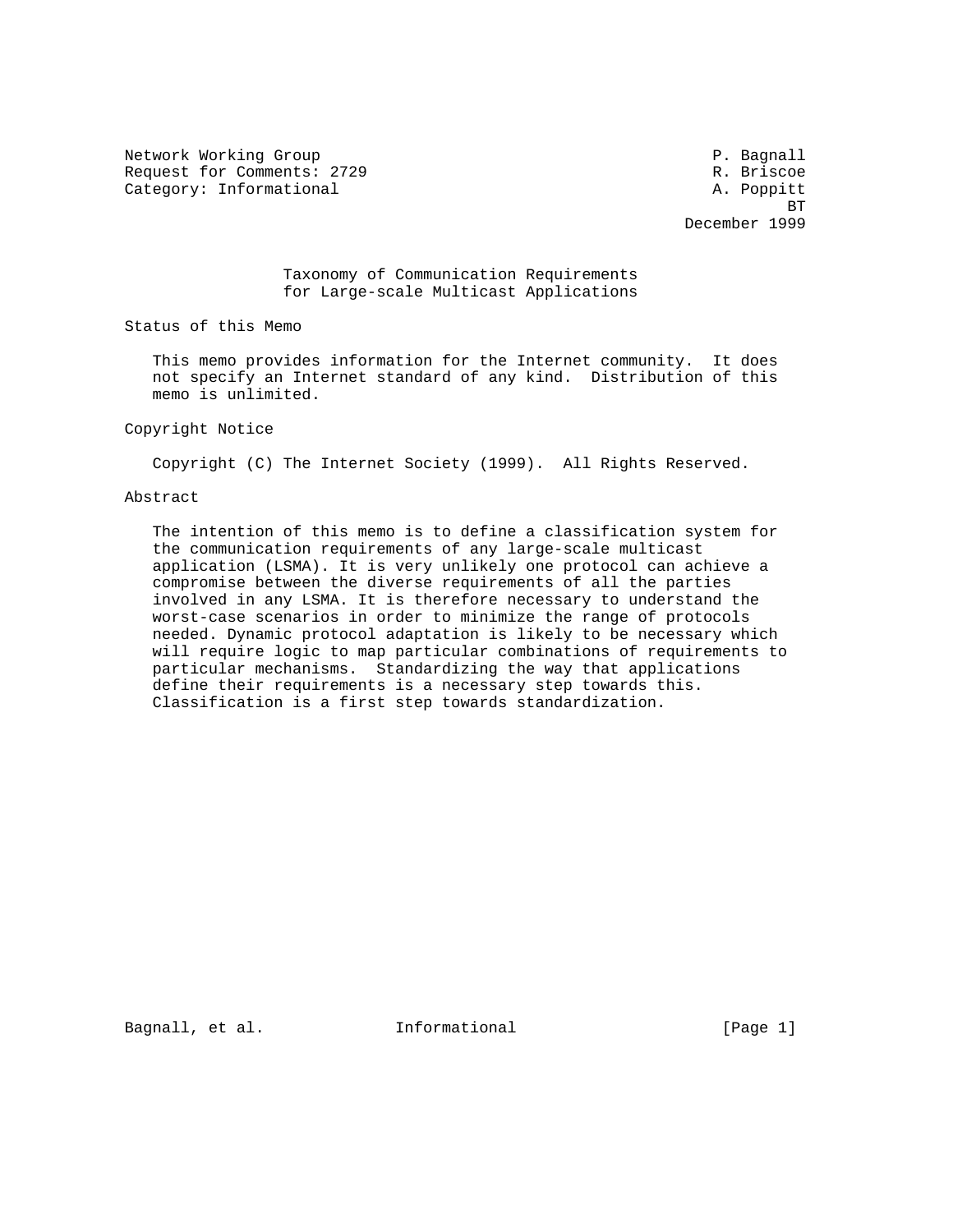Table of Contents

| Definitions of Sessions. 3                          |  |
|-----------------------------------------------------|--|
|                                                     |  |
| 3.1. Summary of Communications Parameters 4         |  |
| 3.2. Definitions, types and strictest requirements5 |  |
|                                                     |  |
| 3.2.2. Reliability 7                                |  |
| 3.2.2.1. Packet Loss 7                              |  |
| $3.2.2.2$ . Component Reliability 8                 |  |
|                                                     |  |
|                                                     |  |
| 3.2.5. Session Control 13                           |  |
| 3.2.6. Session Topology 16                          |  |
| 3.2.7. Directory 17                                 |  |
|                                                     |  |
| $3.2.8.1.$ Security Dynamics 23                     |  |
| 3.2.9. Payment & Charging 24                        |  |
| 4. Security Considerations 25                       |  |
|                                                     |  |
| б.                                                  |  |
| 7. Full Copyright Statement 27                      |  |
|                                                     |  |

## 1. Introduction

 This taxonomy consists of a large number of parameters that are considered useful for describing the communication requirements of LSMAs. To describe a particular application, each parameter would be assigned a value. Typical ranges of values are given wherever possible. Failing this, the type of any possible values is given. The parameters are collected into ten or so higher level categories, but this is purely for convenience.

 The parameters are pitched at a level considered meaningful to application programmers. However, they describe communications not applications - the terms '3D virtual world', or 'shared TV' might imply communications requirements, but they don't accurately describe them. Assumptions about the likely mechanism to achieve each requirement are avoided where possible.

 While the parameters describe communications, it will be noticed that few requirements concerning routing etc. are apparent. This is because applications have few direct requirements on these second order aspects of communications. Requirements in these areas will have to be inferred from application requirements (e.g. latency).

Bagnall, et al. **Informational** [Page 2]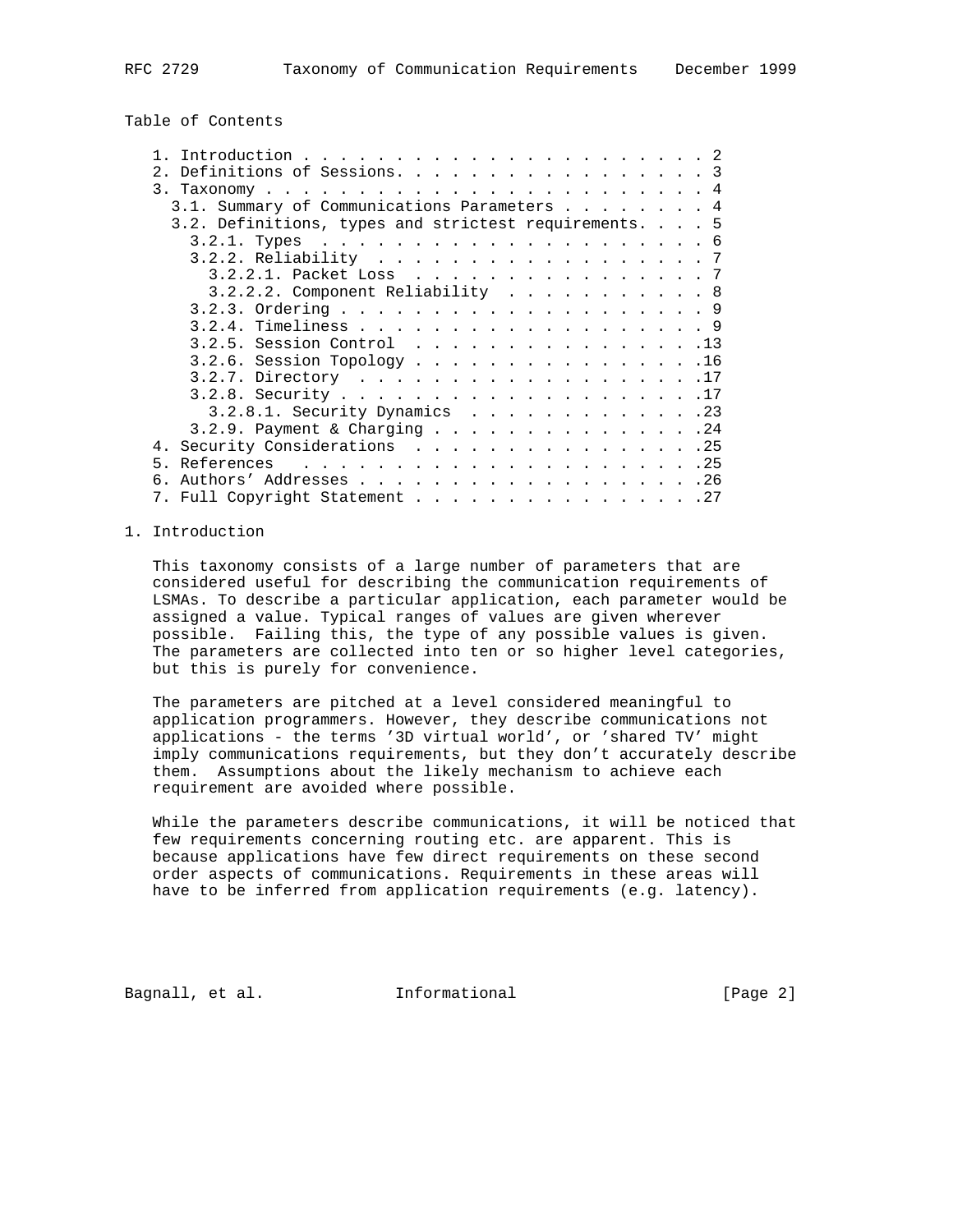The taxonomy is likely to be useful in a number of ways:

- 1. Most simply, it can be used as a checklist to create a requirements statement for a particular LSMA. Example applications will be classified [bagnall98] using the taxonomy in order to exercise (and improve) it
- 2. Because strictest requirement have been defined for many parameters, it will be possible to identify worst case scenarios for the design of protocols
- 3. Because the scope of each parameter has been defined (per session, per receiver etc.), it will be possible to highlight where heterogeneity is going to be most marked
- 4. It is a step towards standardization of the way LSMAs define their communications requirements. This could lead to standard APIs between applications and protocol adaptation middleware
- 5. Identification of limitations in current Internet technology for LSMAs to be added to the LSMA limitations memo [limitations]
- 6. Identification of gaps in Internet Engineering Task Force (IETF) working group coverage

 This approach is intended to complement that used where application scenarios for Distributed Interactive Simulation (DIS) are proposed in order to generate network design metrics (values of communications parameters). Instead of creating the communications parameters from the applications, we try to imagine applications that might be enabled by stretching communications parameters.

2. Definition of Sessions

 The following terms have no agreed definition, so they will be defined for this document.

Session

 a happening or gathering consisting of flows of information related by a common description that persists for a non-trivial time (more than a few seconds) such that the participants (be they humans or applications) are involved and interested at intermediate times. A session may be defined recursively as a super-set of other sessions.

 Secure session a session with restricted access

Bagnall, et al. **Informational** [Page 3]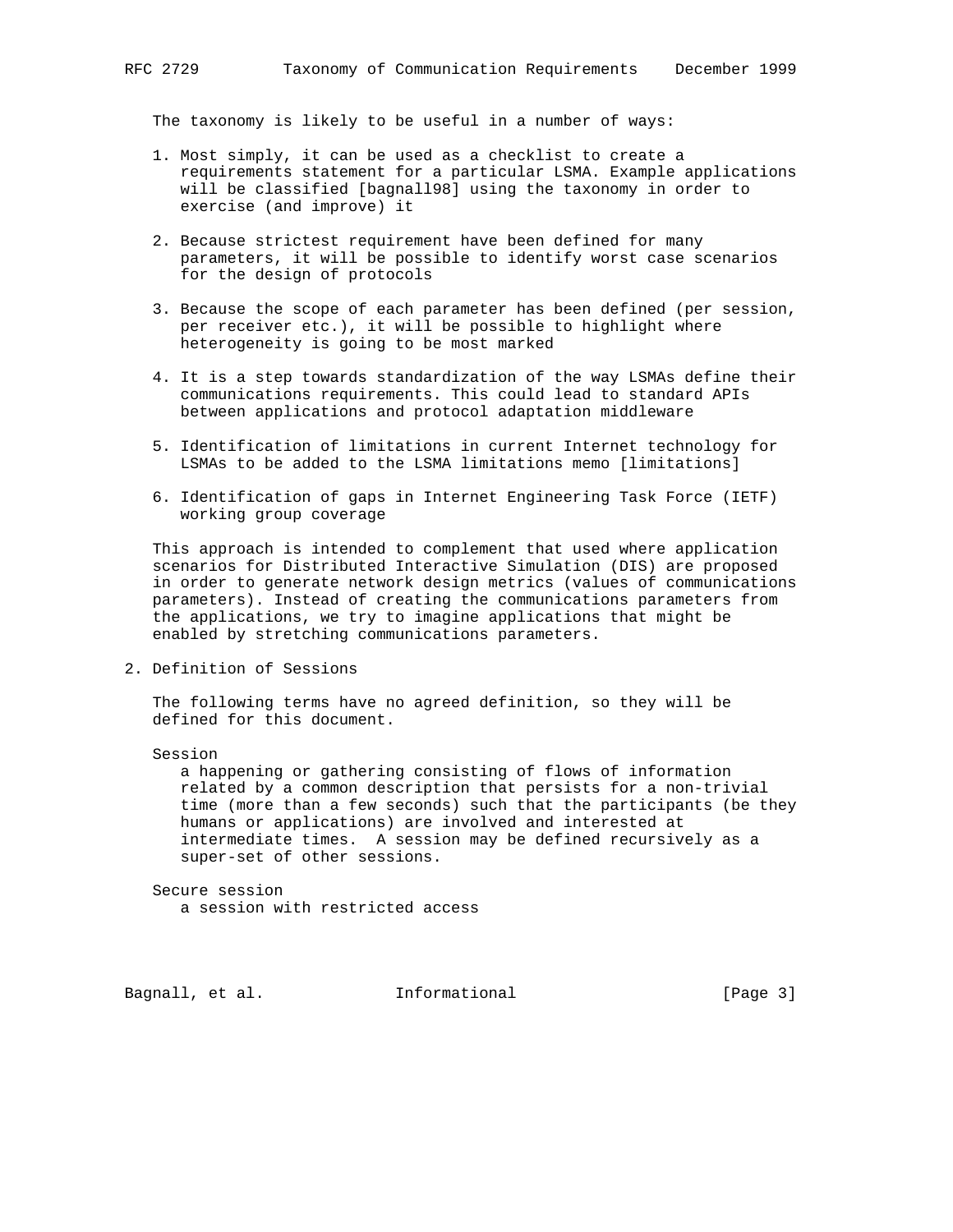A session or secure session may be a sub and/or super set of a multicast group. A session can simultaneously be both a sub and a super-set of a multicast group by spanning a number of groups while time-sharing each group with other sessions.

- 3. Taxonomy
- 3.1 Summary of Communications Parameters

 Before the communications parameters are defined, typed and given worst-case values, they are simply listed for convenience. Also for convenience they are collected under classification headings.

| . 3.2.1.1<br>Packet loss                                                                       |
|------------------------------------------------------------------------------------------------|
| Transactional                                                                                  |
| Guaranteed                                                                                     |
| Tolerated loss                                                                                 |
| Semantic loss                                                                                  |
| Component reliability 3.2.1.2                                                                  |
| Setup fail-over time                                                                           |
| Mean time between failures                                                                     |
| Fail over time during a stream                                                                 |
|                                                                                                |
| Ordering type                                                                                  |
|                                                                                                |
| Hard Realtime                                                                                  |
| Synchronicity                                                                                  |
| Burstiness                                                                                     |
| Jitter                                                                                         |
| Expiry                                                                                         |
| Latency                                                                                        |
| Optimum bandwidth                                                                              |
| Tolerable bandwidth                                                                            |
| Required by time and tolerance                                                                 |
| Host performance<br>Fair delay                                                                 |
| Frame size                                                                                     |
| Content size                                                                                   |
| Session Control<br>$\cdot \cdot \cdot \cdot \cdot 3.2.4$<br>$\sim$ $\sim$ $\sim$ $\sim$ $\sim$ |
| Initiation                                                                                     |
| Start time                                                                                     |
| End time                                                                                       |
| Duration                                                                                       |
| Active time                                                                                    |
| Session Burstiness                                                                             |
| Atomic join                                                                                    |
| Late join allowed?                                                                             |
|                                                                                                |

Bagnall, et al. 1nformational 1999 [Page 4]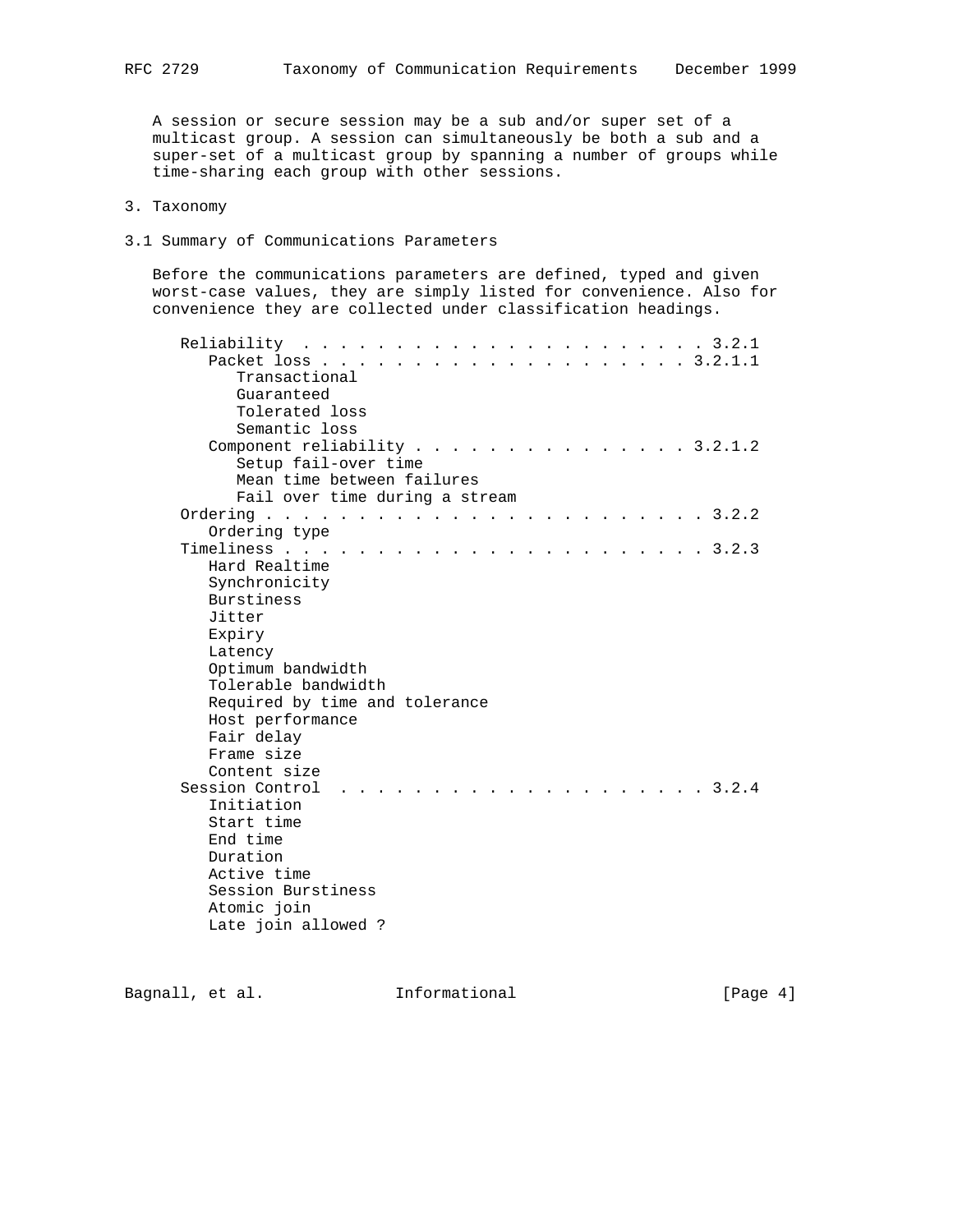| Temporary leave allowed?<br>Late join with catch-up allowed?<br>Potential streams per session<br>Active streams per sessions |  |
|------------------------------------------------------------------------------------------------------------------------------|--|
| Session Topology<br>. 3.2.5                                                                                                  |  |
| Number of senders<br>Number of receivers                                                                                     |  |
| 3.2.6<br>Directory                                                                                                           |  |
| $\sim$ $\sim$ $\sim$ $\sim$<br>Fail-over time-out (see Reliability: fail-over time)                                          |  |
| Mobility                                                                                                                     |  |
| Security<br>$\cdot \cdot \cdot \cdot 3.2.7$                                                                                  |  |
| Authentication strength                                                                                                      |  |
| Tamper-proofing                                                                                                              |  |
| Non-repudiation strength                                                                                                     |  |
| Denial of service                                                                                                            |  |
| Action restriction                                                                                                           |  |
| Privacy                                                                                                                      |  |
| Confidentiality                                                                                                              |  |
| Retransmit prevention strength                                                                                               |  |
| Membership criteria                                                                                                          |  |
| Membership principals                                                                                                        |  |
| Collusion prevention                                                                                                         |  |
| Fairness                                                                                                                     |  |
| Action on compromise                                                                                                         |  |
| 3.2.8<br>Security dynamics                                                                                                   |  |
| Mean time between compromises                                                                                                |  |
| Compromise detection time limit                                                                                              |  |
| compromise recovery time limit                                                                                               |  |
| Payment & Charging $\ldots$ .<br>.3.2.9                                                                                      |  |
| Total Cost                                                                                                                   |  |
| Cost per time                                                                                                                |  |
| Cost per Mb                                                                                                                  |  |

# 3.2 Definitions, types and strictest requirements

 The terms used in the above table are now defined for the context of this document. Under each definition, the type of their value is given and where possible worst-case values and example applications that would exhibit this requirement.

 There is no mention of whether a communication is a stream or a discrete interaction. An attempt to use this distinction as a way of characterizing communications proved to be remarkably unhelpful and was dropped.

Bagnall, et al. 1nformational 1999 [Page 5]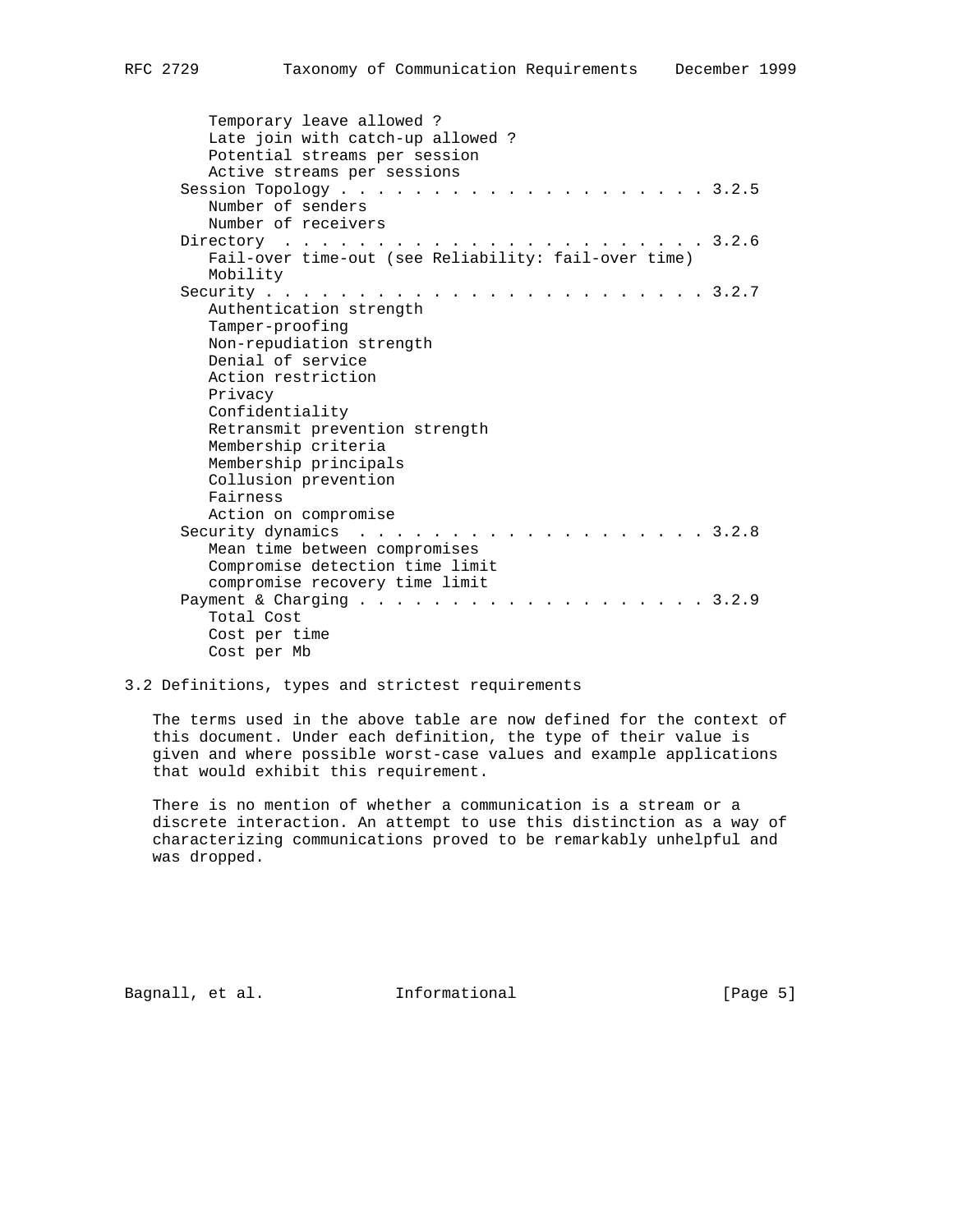# 3.2.1 Types

 Each requirement has a type. The following is a list of all the types used in the following definitions.

Application Benchmark

 This is some measure of the processor load of an application, in some architecture neutral unit. This is non-trivial since the processing an application requires may change radically with different hardware, for example, a video client with and without hardware support.

Bandwidth Measured in bits per second, or a multiple of.

Boolean

 Abstract Currency An abstract currency is one which is adjusted to take inflation into account. The simplest way of doing this is to use the value of a real currency on a specific date. It is effectively a way of assessing the cost of something in "real terms". An example might be 1970 US\$. Another measure might be "average man hours".

Currency - current local

Data Size

Date (time since epoch)

Enumeration

Fraction

```
 Identifiers
   A label used to distinguish different parts of a communication
```
Integer

Membership list/rule

Macro

A small piece of executable code used to describe policies

Time

Bagnall, et al. **Informational** [Page 6]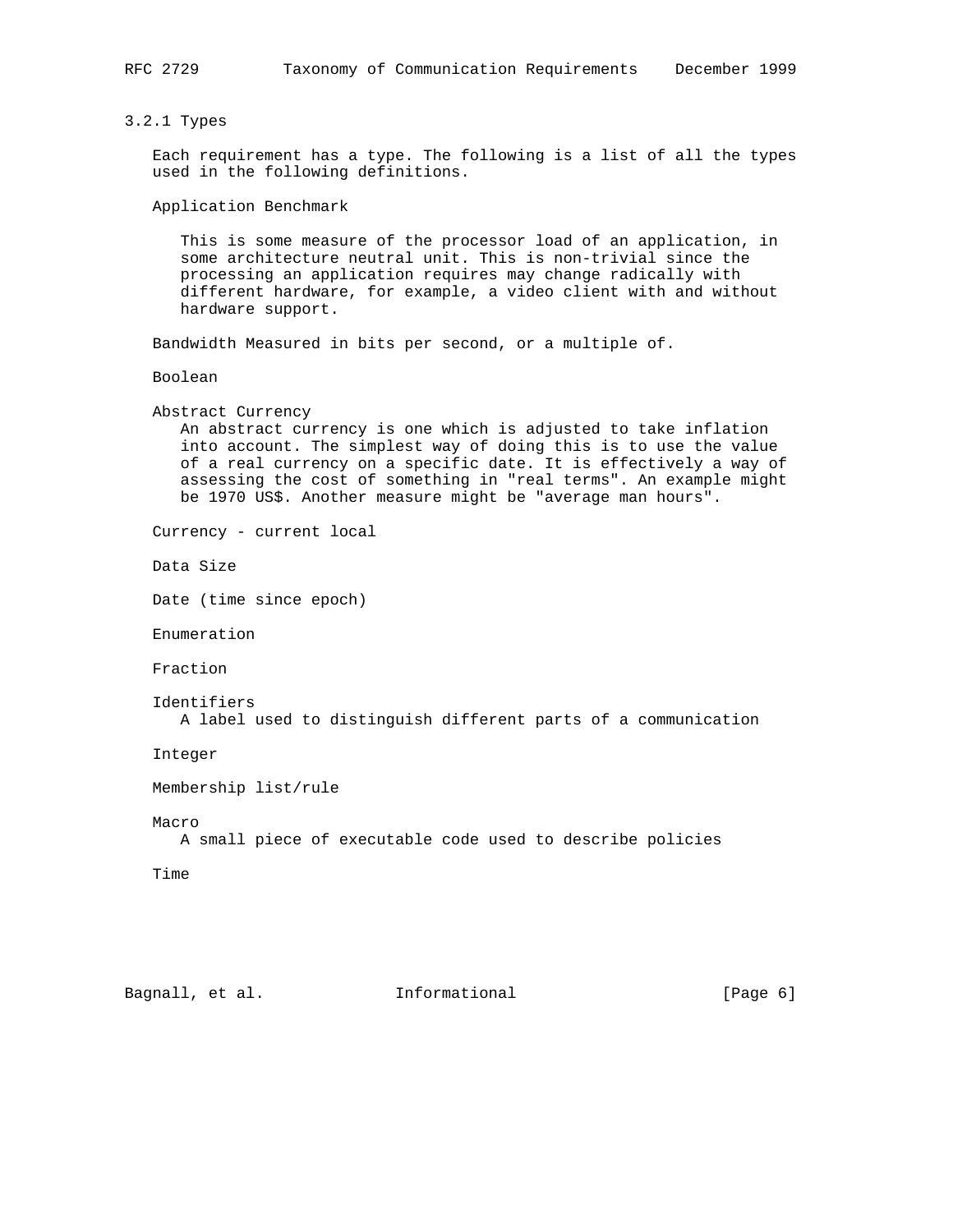# 3.2.2 Reliability

# 3.2.2.1 Packet Loss

Transactional

 When multiple operations must occur atomically, transactional communications guarantee that either all occur or none occur and a failure is flagged.

| Type:                                | Boolean                                     |
|--------------------------------------|---------------------------------------------|
| Meaning:                             | Transactional or Not transaction            |
| Strictest Requirement: Transactional |                                             |
| Score:                               | per stream                                  |
| Example Application:                 | Bank credit transfer, debit and credit must |
|                                      | be atomic.                                  |
| NB:                                  | Transactions are potentially much more      |
|                                      | complex, but it is believed this is         |
|                                      | an application layer problem.               |

#### Guaranteed

Guarantees communications will succeed under certain conditions.

| Type:                             | Enumerated                                                    |
|-----------------------------------|---------------------------------------------------------------|
| Meaning:                          | Deferrable - if communication fails it will                   |
|                                   | be deferred until a time when it will be<br>successful.       |
|                                   | Guaranteed - the communication will succeed                   |
|                                   | so long as all necessary components are<br>working.           |
|                                   | No quarantee - failure will not be                            |
|                                   | reported.                                                     |
| Strictest Requirement: Deferrable |                                                               |
| Example Application:              | Stock quote feed - Guaranteed                                 |
| Scope:                            | per stream                                                    |
| NB:                               | The application will need to set parameters                   |
|                                   | to more fully define Guarantees, which the                    |
|                                   | middleware may translate into, for example,<br>queue lengths. |

Tolerated loss

 This specifies the proportion of data from a communication that can be lost before the application becomes completely unusable.

Bagnall, et al. 1nformational 1999 [Page 7]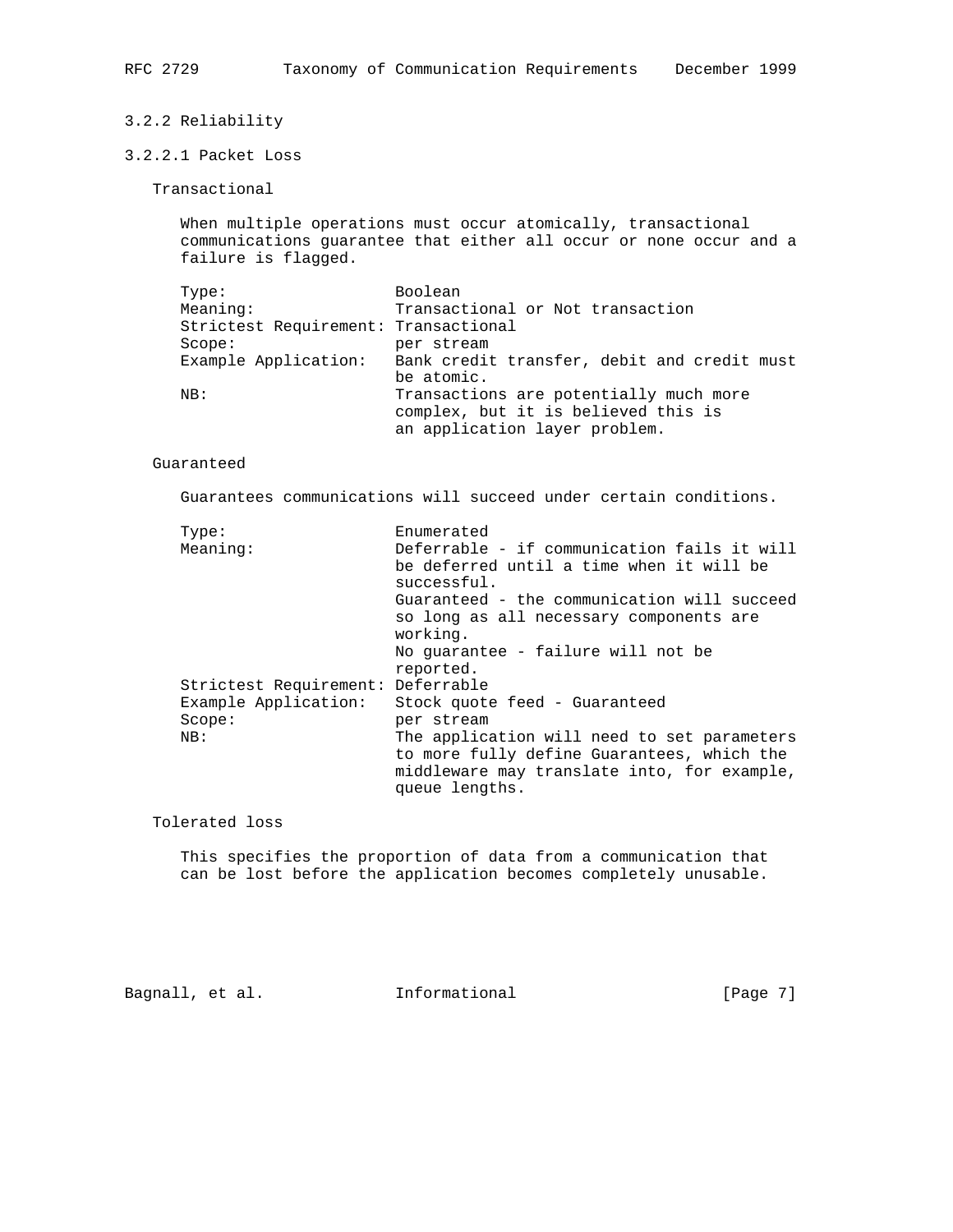Type: Fraction Meaning: fraction of the stream that can be lost Strictest Requirement: 0% Scope: per stream

Semantic loss

 The application specifies how many and which parts of the communication can be discarded if necessary.

Example Application: Video - 20%

| Type:                                  | Identifiers, name disposable application    |
|----------------------------------------|---------------------------------------------|
|                                        | level frames                                |
| Meaning:                               | List of the identifiers of application      |
|                                        | frames which may be lost                    |
| Strictest Requirement: No loss allowed |                                             |
| Score:                                 | per stream                                  |
|                                        |                                             |
| Example Application:                   | Video feed - P frames may be lost, I frames |
|                                        | not                                         |

## 3.2.2.2. Component Reliability

Setup Fail-over time

 The time before a failure is detected and a replacement component is invoked. From the applications point of view this is the time it may take in exceptional circumstances for a channel to be set up. It is not the "normal" operating delay before a channel is created.

 Type: Time Strictest Requirement: Web server - 1 second Scope: per stream Example Application: Name lookup - 5 seconds

Mean time between failures

 The mean time between two consecutive total failures of the channel.

 Type: Time Strictest Requirement: Indefinite Scope: per stream Example Application: Telephony - 1000 hours

Bagnall, et al. 1nformational 1999 [Page 8]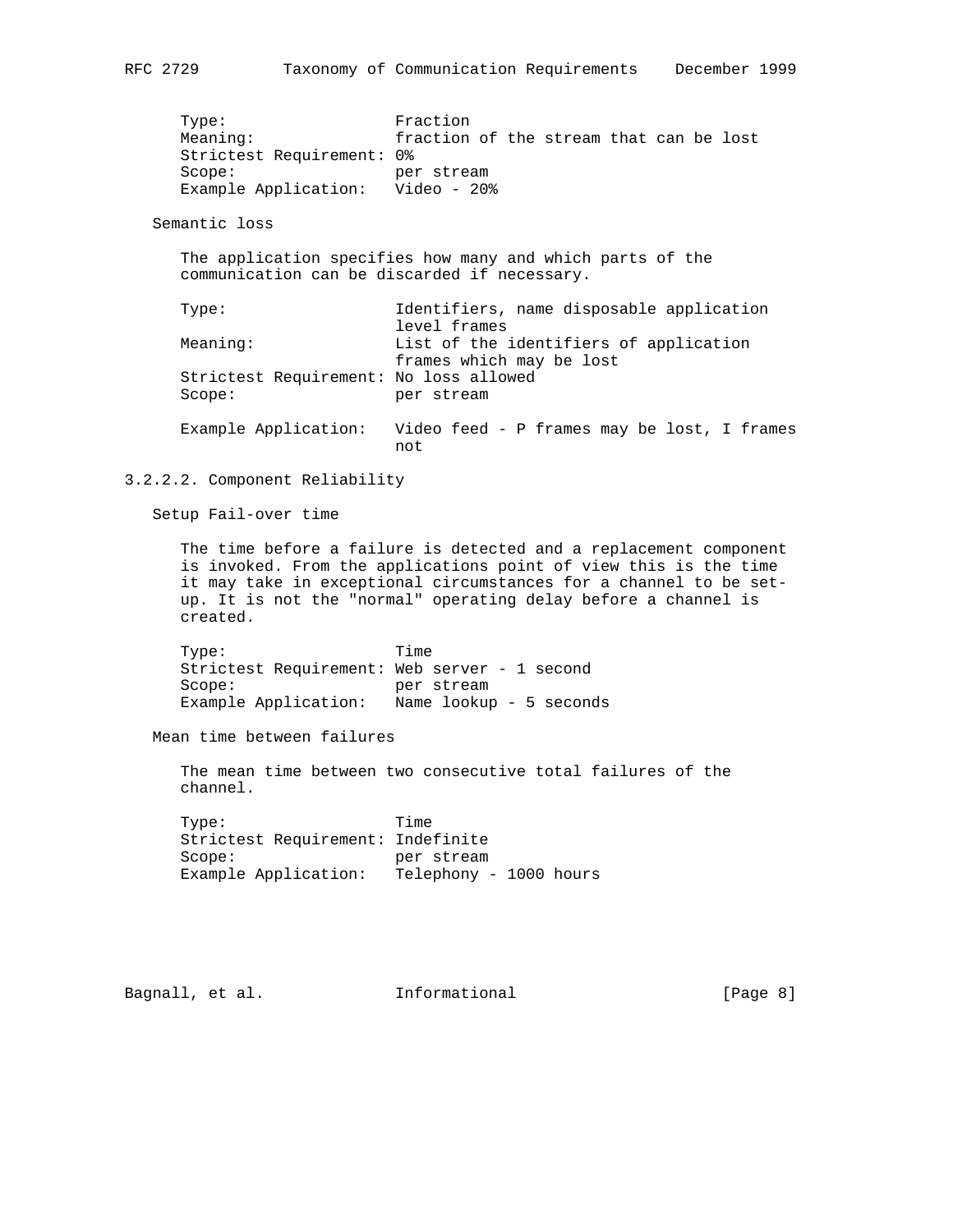```
RFC 2729 Taxonomy of Communication Requirements December 1999
   Fail over time during a stream
      The time between a stream breaking and a replacement being set up.
      Type: Time
      Strictest Requirement: Equal to latency requirement
      Scope: per stream
      Example Application: File Transfer - 10sec
3.2.3. Ordering
   Ordering type
      Specifies what ordering must be preserved for the application
      Type: {
                             Enumeration timing,
                             Enumeration sequencing,
                             Enumeration causality
 }
      Meaning: Timing - the events are timestamped
                             Global
                             Per Sender
                             none
                           Sequencing - the events are sequenced in
                           order of occurrence
                             Global
                             Per Sender
                             none
                           Causality - the events form a graph
                           relating cause and effect
                             Global
                             Per Sender
                             none
      Strictest Requirement: Global, Global, Global
     Scope: per stream
      Example Application: Game - { none, per sender, global } (to
                           make sure being hit by bullet occurs
                           after the shot is fired!)
3.2.4. Timeliness
   Hard real- time
```
 There is a meta-requirement on timeliness. If hard real-time is required then the interpretation of all the other requirements changes. Failures to achieve the required timeliness must be

Bagnall, et al. **Informational** [Page 9]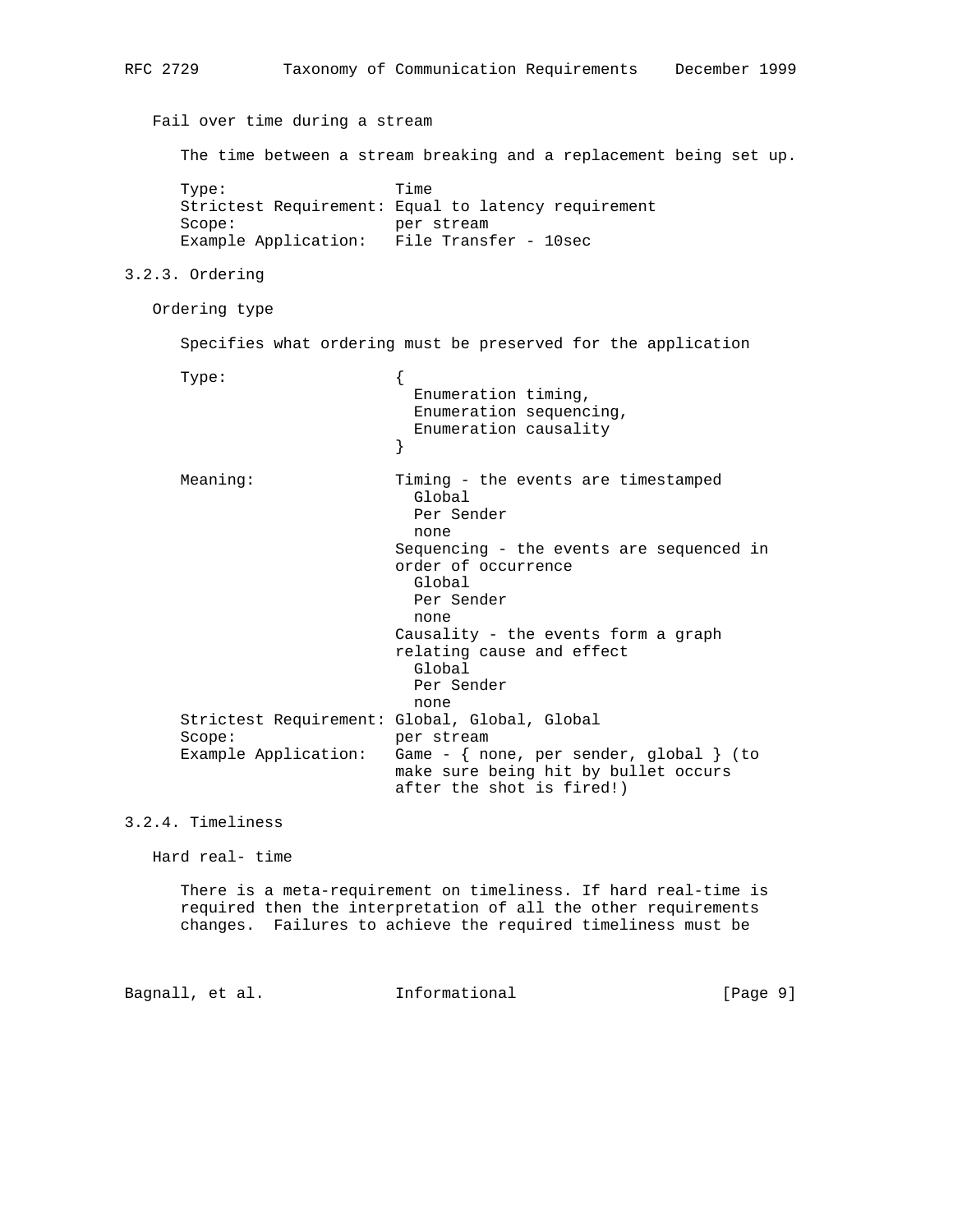reported before the communication is made. By contrast soft real time means that there is no guarantee that an event will occur in time. However statistical measures can be used to indicate the probability of completion in the required time, and policies such as making sure the probability is 95% or better could be used.

Type: Boolean Meaning: Hard or Soft realtime Strictest Requirement: Hard Scope: per stream Example Application: Medical monitor - Hard

Synchronicity

 To make sure that separate elements of a session are correctly synchronized with respect to each other

| Type:    | Time                                             |
|----------|--------------------------------------------------|
| Meaning: | The maximum time drift between streams           |
|          | Strictest Requirement: 80ms for human perception |
| Score:   | per stream pair/set                              |
|          | Example Application: TV lip-sync value 80ms      |
| NB:      | the scope is not necessarily the same as         |
|          | the session. Some streams may no need to be      |
|          | sync'd, (say, a score ticker in a football       |
|          | match                                            |

Burstiness

 This is a measure of the variance of bandwidth requirements over time.

| Type:                | Fraction                                                                                                                 |
|----------------------|--------------------------------------------------------------------------------------------------------------------------|
| Meaning:             | either:                                                                                                                  |
|                      | Variation in $b/w$ as fraction of $b/w$ for<br>variable b/w communications                                               |
|                      | or.                                                                                                                      |
|                      | duty cycle (fraction of time at peak $b/w$ )<br>for intermittent b/w communications.                                     |
|                      | Strictest Requirement: Variation = max $b/w$ Duty cycle $\degree$ 0                                                      |
| Score:               | per stream                                                                                                               |
| Example Application: | Sharing video clips, with chat channel -<br>sudden bursts as clips are swapped.<br>Compressed Audio - difference between |
| NB:                  | silence and talking<br>More detailed analysis of communication<br>flow (e.g. max rate of $b/w$ change or                 |

Bagnall, et al. 1nformational [Page 10]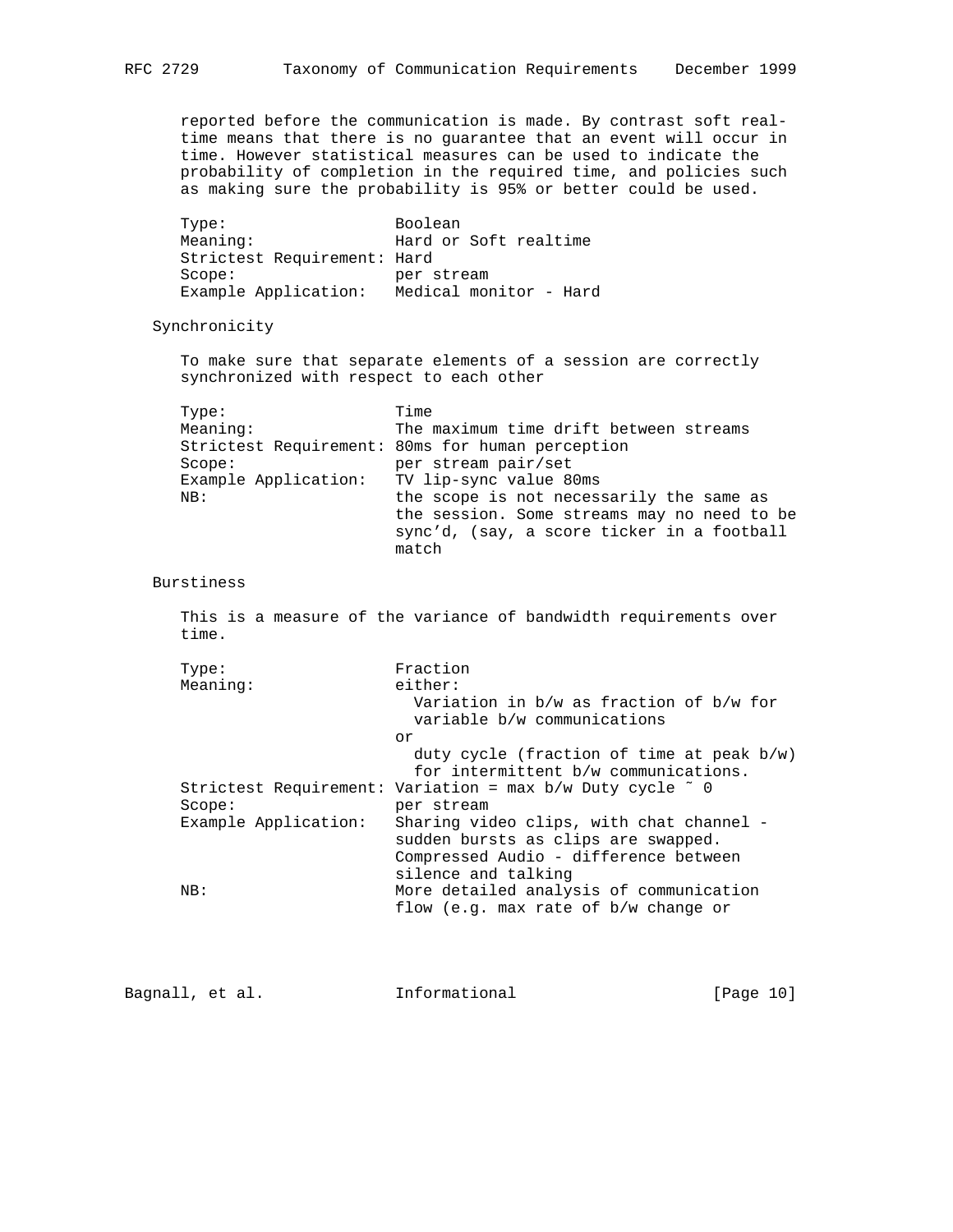Fourier Transform of the b/w requirement) is possible but as complexity increases usefulness and computability decrease.

# Jitter

 Jitter is a measure of variance in the time taken for communications to traverse from the sender (application) to the receiver, as seen from the application layer.

| Type:                       | Time                                        |
|-----------------------------|---------------------------------------------|
| Meaning:                    | Maximum permissible time variance           |
| Strictest Requirement: <1ms |                                             |
| Score:                      | per stream                                  |
| Example Application:        | audio streaming - <1ms                      |
| NB:                         | A jitter requirement implies that the       |
|                             | communication is a real-time stream.<br>Tt. |
|                             | makes relatively little sense for a file    |
|                             | transfer for example.                       |

#### Expiry

 This specifies how long the information being transferred remains valid for.

| Type:                           | Date                                       |
|---------------------------------|--------------------------------------------|
| Meaning:                        | Date at which data expires                 |
| Strictest Requirement: For ever |                                            |
| Scope:                          | per stream                                 |
| Example Application:            | key distribution - now+3600 seconds (valid |
|                                 | for at least one hour)                     |

Latency

 Time between initiation and occurrence of an action from application perspective.

| Type:                                      | Time                                                      |
|--------------------------------------------|-----------------------------------------------------------|
|                                            | Strictest Requirement: Near zero for process control apps |
| Score:                                     | per stream                                                |
| Example Application: Audio conference 20ms |                                                           |
| NB:                                        | Where an action consists of several                       |
|                                            | distinct sequential parts the latency                     |
|                                            | budget must be split over those parts. For                |
|                                            | process control the requirement may take                  |
|                                            | any value.                                                |
|                                            |                                                           |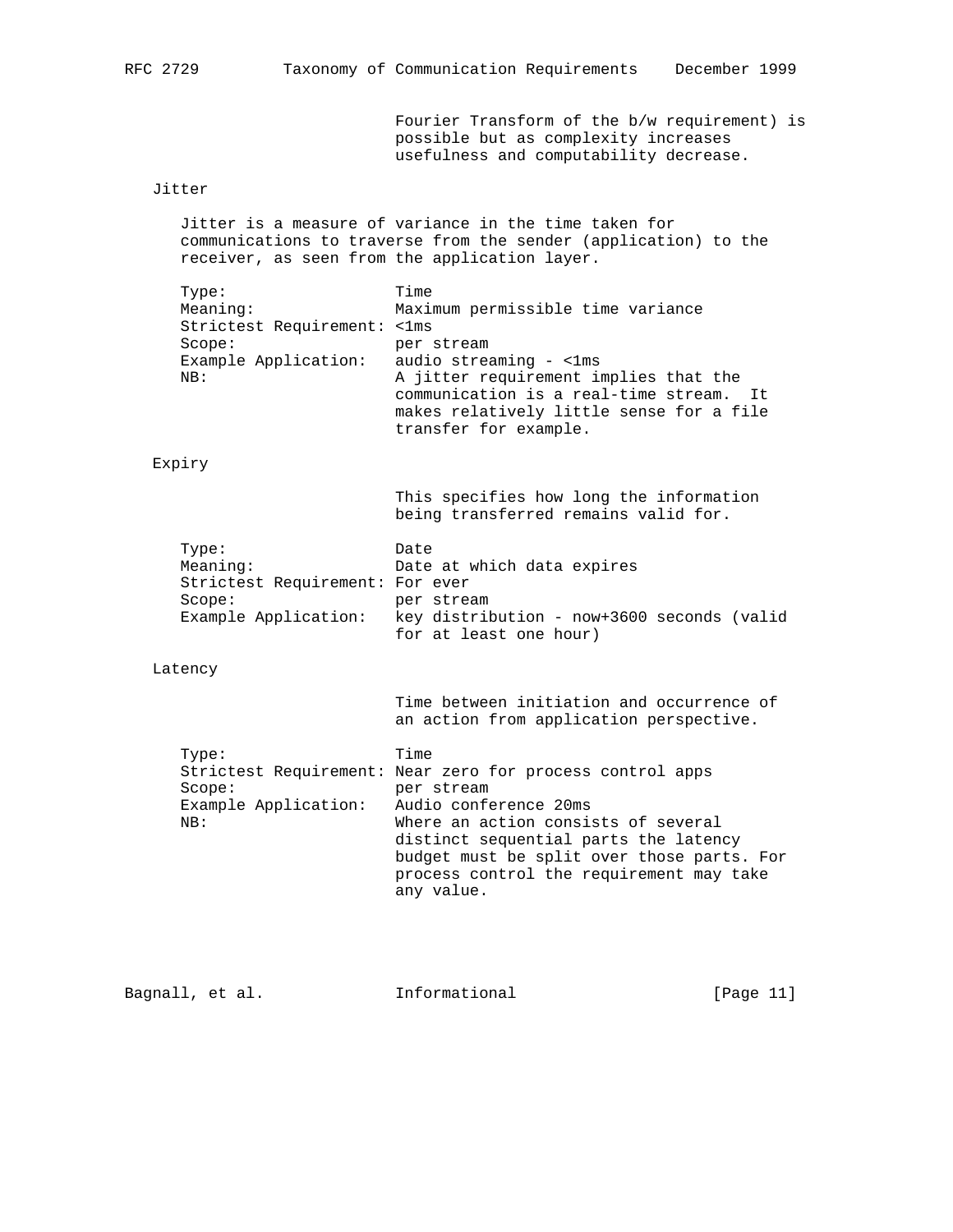Optimum Bandwidth

Bandwidth required to complete communication in time

| Type:                                 | Bandwidth            |
|---------------------------------------|----------------------|
| Strictest Requirement: No upper limit |                      |
| Scope:                                | per stream           |
| Example Application:                  | Internet Phone 8kb/s |

Tolerable Bandwidth

Minimum bandwidth that application can tolerate

| Type:                                 | Bandwidth            |
|---------------------------------------|----------------------|
| Strictest Requirement: No upper limit |                      |
| Scope:                                | per stream           |
| Example Application:                  | Internet phone 4kb/s |

Required by time and tolerance

 Time communication should complete by and time when failure to complete renders communication useless (therefore abort).

|     | Type:                            |                                            |
|-----|----------------------------------|--------------------------------------------|
|     |                                  | Date - preferred complete time,            |
|     |                                  | Date - essential complete time             |
|     |                                  |                                            |
|     | Strictest Requirement: Both now. |                                            |
|     | Score:                           | per stream                                 |
|     | Example Application:             | Email - Preferred 5 minutes & Essential in |
|     |                                  | 1 day                                      |
| NB: |                                  | Bandwidth $*$ Duration = Size; only two of |
|     |                                  | these parameters may be specified. An API  |
|     |                                  | though could allow application authors to  |
|     |                                  | think in terms of any two.                 |

Host performance

Ability of host to create/consume communication

| Type:<br>Meaning:<br>Strictest Requirement: Full consumption | Application benchmark<br>Level of resources required by Application                                                                                                                                  |
|--------------------------------------------------------------|------------------------------------------------------------------------------------------------------------------------------------------------------------------------------------------------------|
| Score:<br>NB:                                                | per stream<br>Example Application: Video - consume 15 frames a second<br>Host performance is complex since load,<br>media type, media quality, h/w assistance,<br>and encoding scheme all affect the |

Bagnall, et al. 1nformational 1999 [Page 12]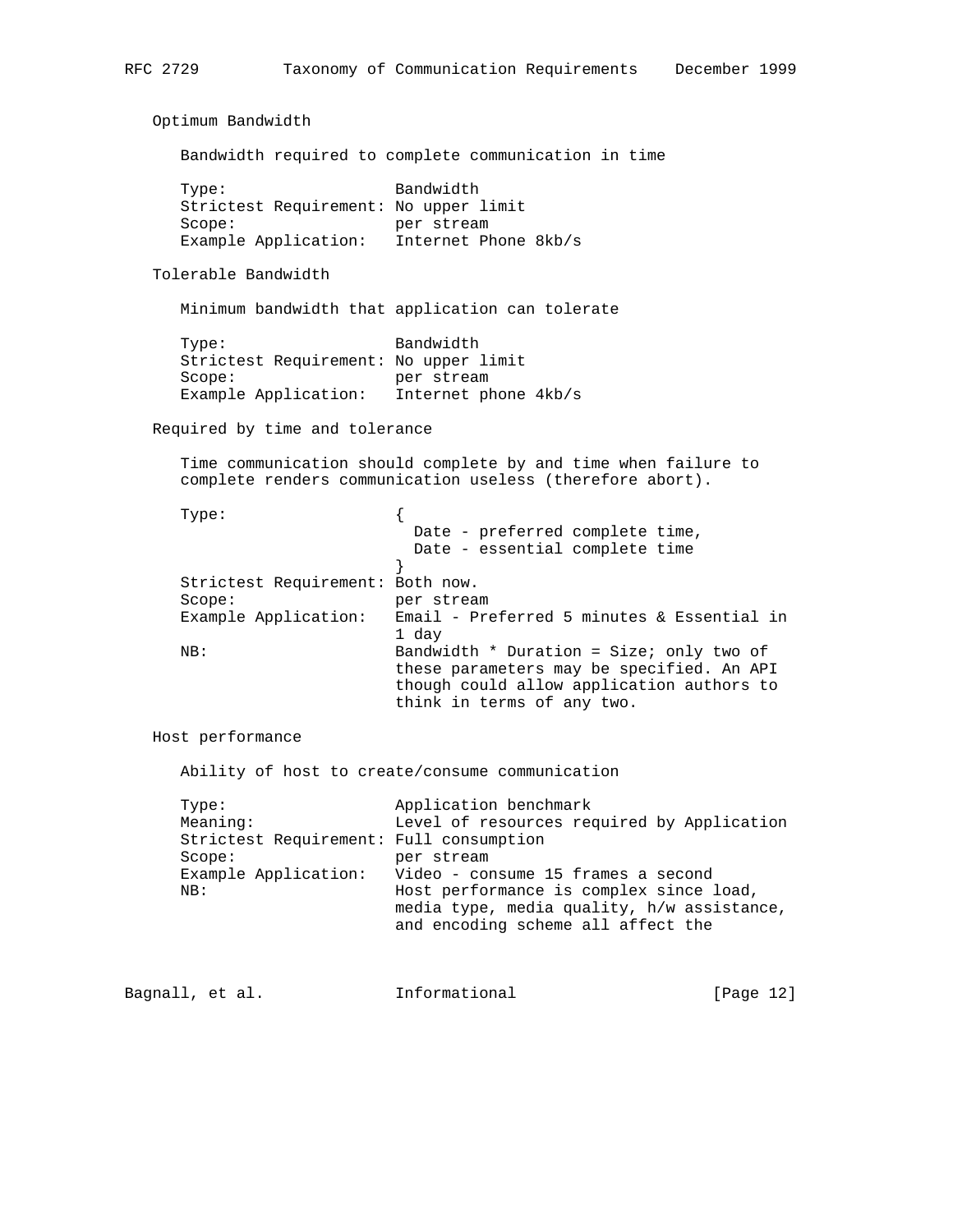processing load. These are difficult to predict prior to a communication starting. To some extent these will need to be measured and modified as the communication proceeds.

Frame size

Size of logical data packets from application perspective

Type: data size Strictest Requirement: 6 bytes (gaming) Scope: per stream Example Application: video = data size of single frame update

Content size

The total size of the content (not relevant for continuous media)

Type: data size Strictest Requirement: N/A Scope: per stream Example Application: document transfer, 4kbytes

3.2.5. Session Control

Initiation

Which initiation mechanism will be used.

| Type:                            | Enumeration                            |
|----------------------------------|----------------------------------------|
| Meaning:                         | Announcement - session is publicly     |
|                                  | announced via a mass distribution      |
|                                  | system                                 |
|                                  | Invitation - specific participants are |
|                                  | explicitly invited, e.g. my email      |
|                                  | Directive - specific participants are  |
|                                  | forced to join the session             |
| Strictest Requirement: Directive |                                        |
| Score:                           | per stream                             |
| Example Application:             | Corporate s/w update - Directive       |
|                                  |                                        |

Bagnall, et al. 1nformational [Page 13]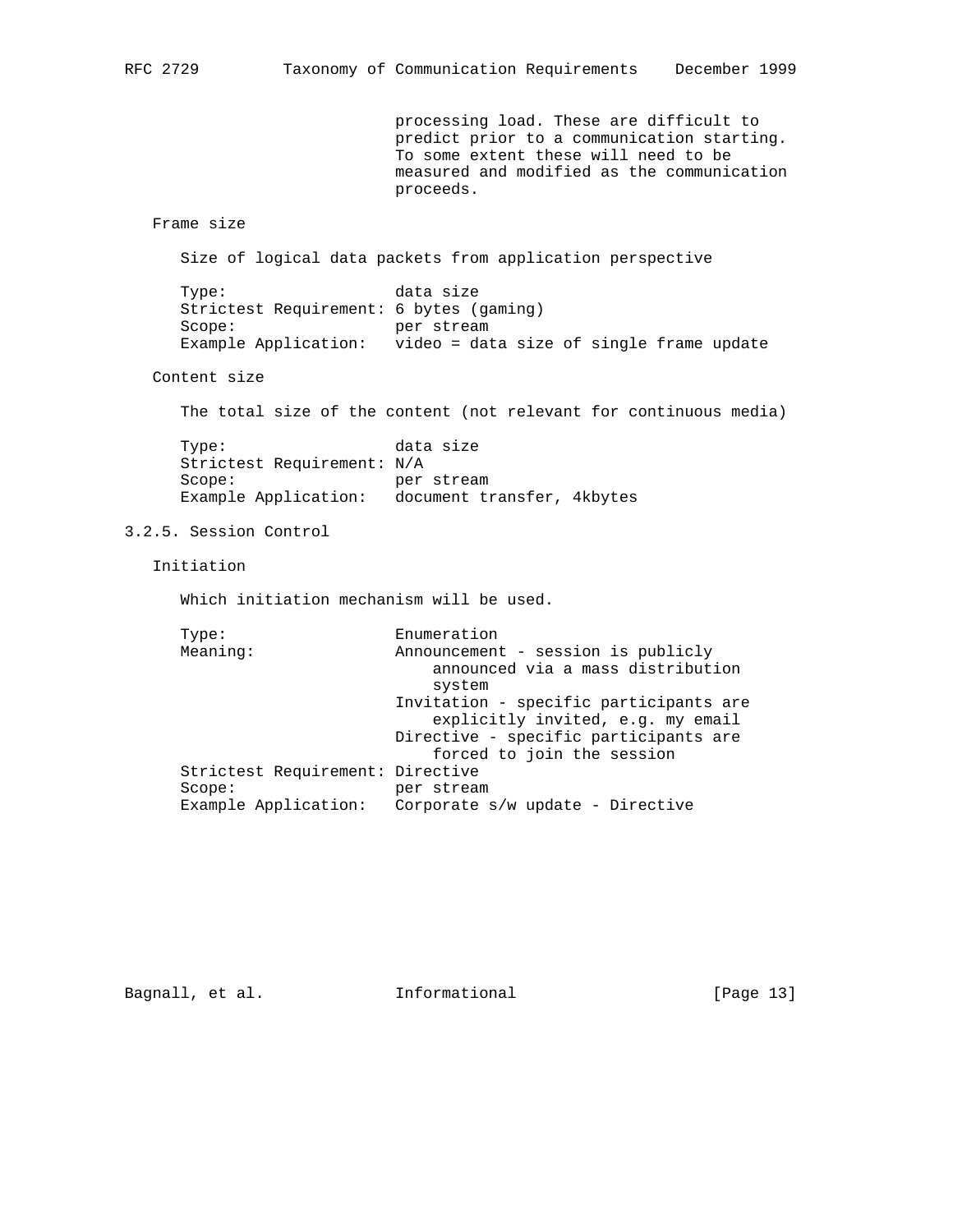```
 Start Time
   Time sender starts sending!
  Type: Date
   Strictest Requirement: Now
   Scope: per stream
   Example Application: FTP - at 3am
 End Time
  Type: Date
   Strictest Requirement: Now
  Scope: per stream
   Example Application: FTP - Now+30mins
 Duration
   (end time) - (start time) = (duration), therefore only two of
   three should be specified.
  Type: Time
   Strictest Requirement: - 0ms for discrete, indefinite for streams
  Scope: per stream
   Example Application: audio feed - 60mins
 Active Time
   Total time session is active, not including breaks
  Type: Time
   Strictest Requirement: equals duration
  Scope: per stream
   Example Application: Spectator sport transmission
 Session Burstiness
   Expected level of burstiness of the session
  Type: Fraction
   Meaning: Variance as a fraction of maximum bandwidth
   Strictest Requirement: =bandwidth
  Scope: per stream
   Example Application: commentary & slide show: 90% of max
```
Bagnall, et al. 1nformational 1999 [Page 14]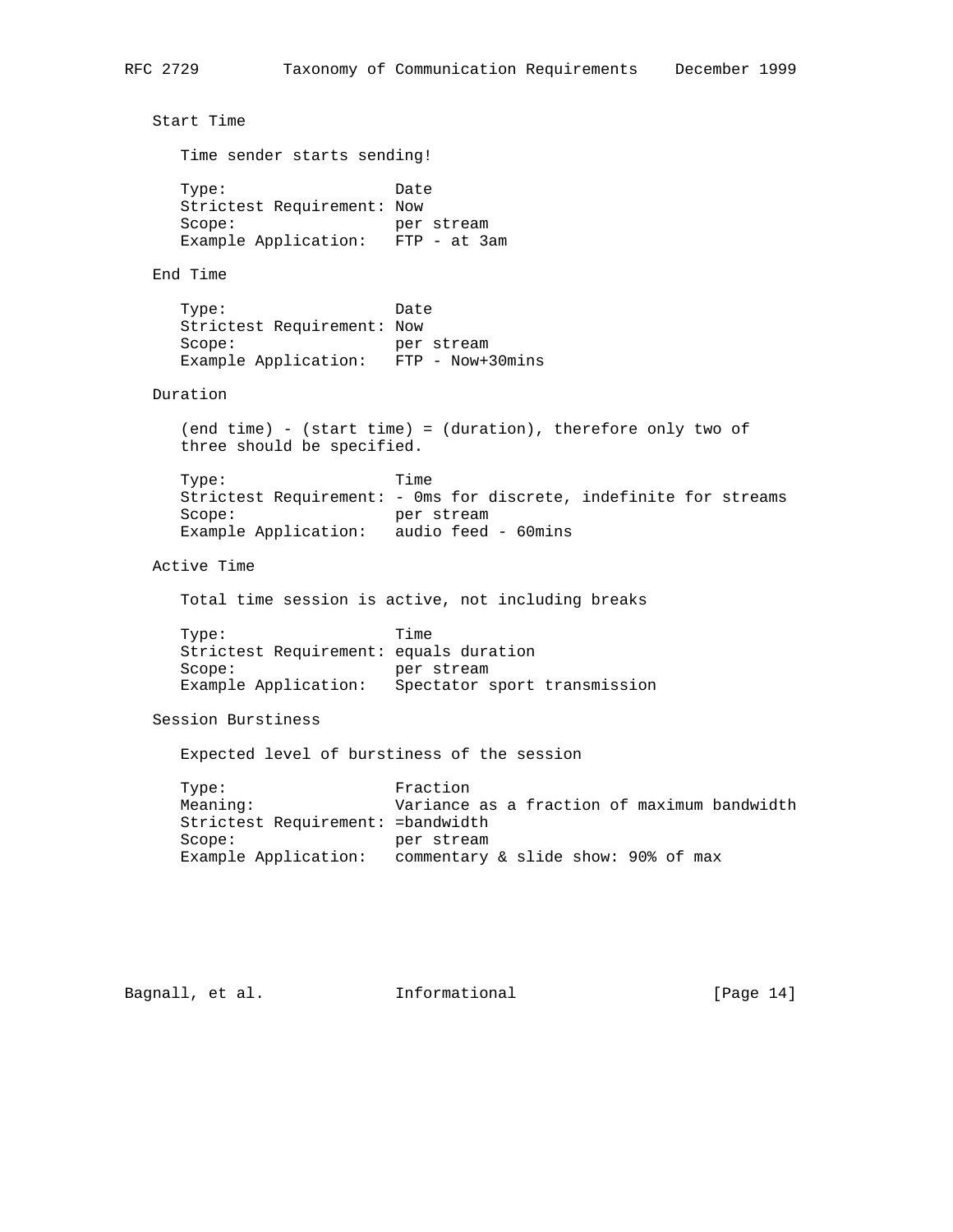Atomic join Session fails unless a certain proportion of the potential participants accept an invitation to join. Alternatively, may be specified as a specific numeric quorum. Type: Fraction (proportion required) or int (quorum) Strictest Requirement: 1.0 (proportion) Example Application: price list update, committee meeting Scope: per stream or session NB: whether certain participants are essential is application dependent. Late join allowed ? Does joining a session after it starts make sense Type: Boolean Strictest Requirement: allowed Scope: per stream or session Example Application: game - not allowed NB: An application may wish to define an alternate session if late join is not allowed Temporary leave allowed ? Does leaving and then coming back make sense for session Type: Boolean Strictest Requirement: allowed Scope: per stream or session Example Application: FTP - not allowed Late join with catch-up allowed ? Is there a mechanism for a late joiner to see what they've missed Type: Boolean Strictest Requirement: allowed Scope: per stream or session Example Application: sports event broadcast, allowed NB: An application may wish to define an alternate session if late join is not allowed

Bagnall, et al. **Informational** [Page 15]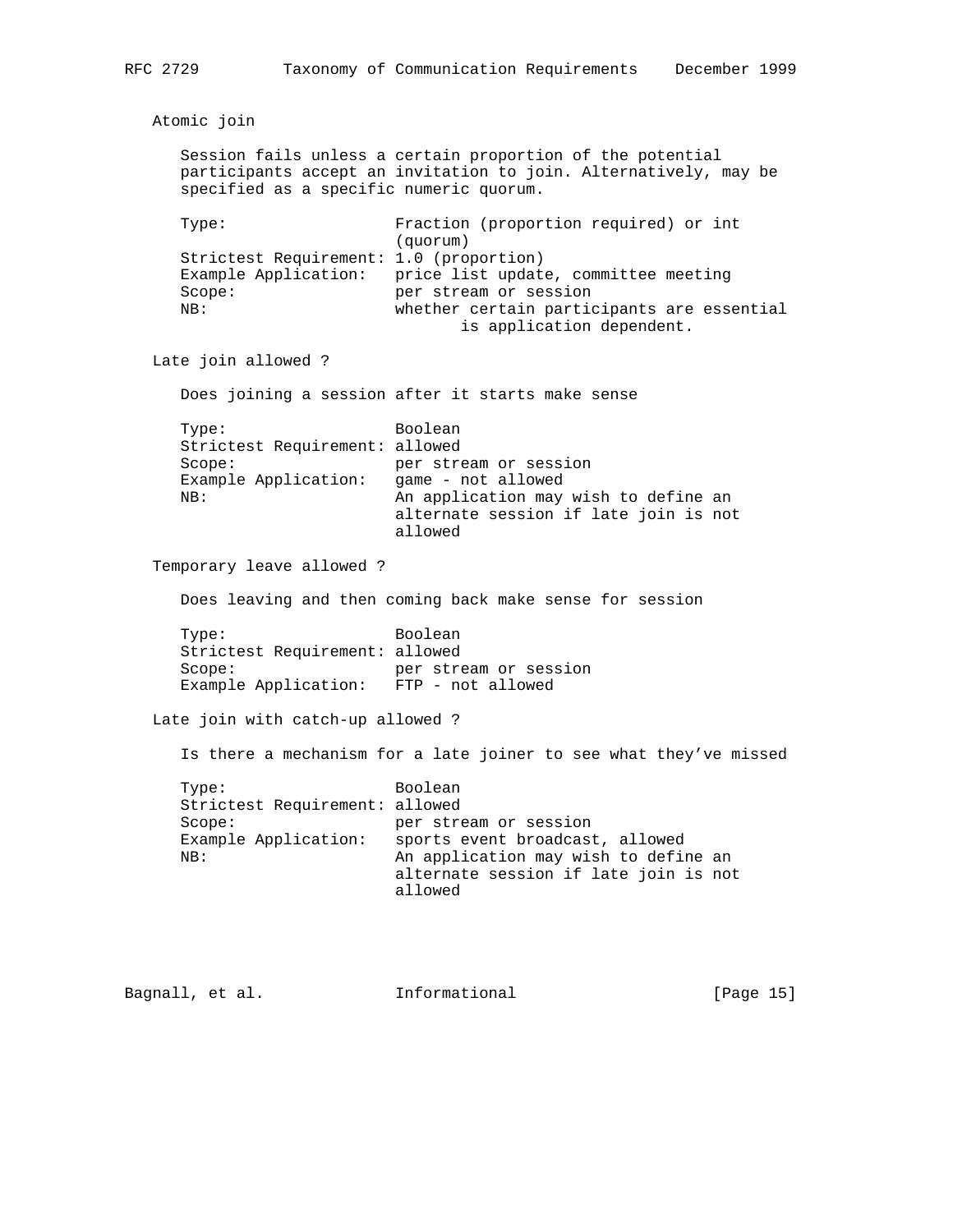Potential streams per session Total number of streams that are part of session, whether being consumed or not Type: Integer Strictest Requirement: No upper limit Scope: per session Example Application: football match mcast - multiple camera's, commentary, 15 streams Active streams per sessions (i.e. max app can handle) Maximum number of streams that an application can consume simultaneously Type: Integer Strictest Requirement: No upper limit Scope: per session Example Application: football match mcast - 6, one main video, four user selected, one audio commentary 3.2.6. Session Topology Note: topology may be dynamic. One of the challenges in designing adaptive protocol frameworks is to predict the topology before the first join. Number of senders The number of senders is a result the middleware may pass up to the application Type: Integer Strictest Requirement: No upper limit Scope: per stream Example Application: network MUD - 100 Number of receivers The number of receivers is a results the middleware may pass up to the application Type: Integer Strictest Requirement: No upper limit Scope: per stream Example Application: video mcast - 100,000 Bagnall, et al. **Informational** [Page 16]

RFC 2729 Taxonomy of Communication Requirements December 1999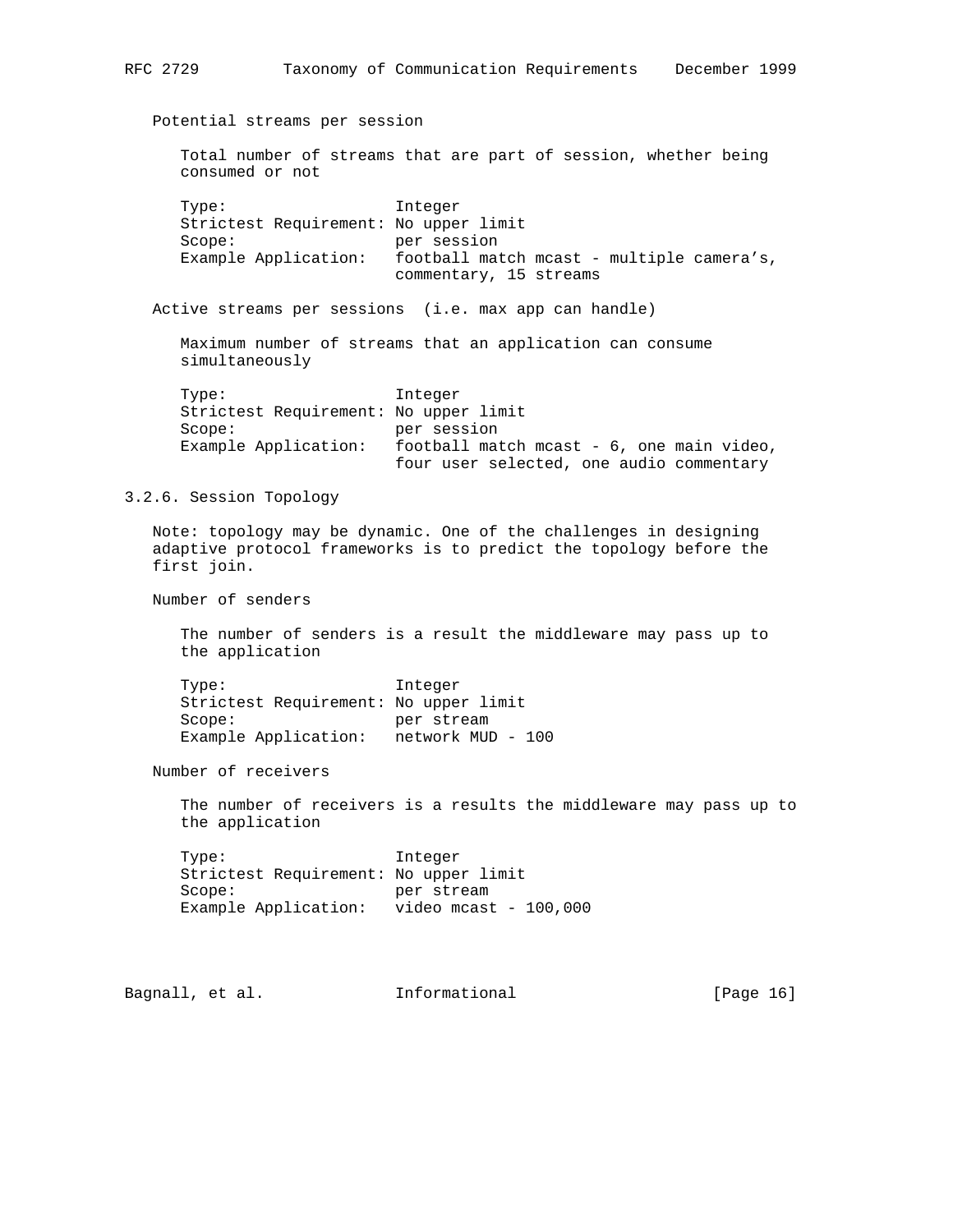3.2.7. Directory

Fail-over timeout (see Reliability: fail-over time)

Mobility

Defines restrictions on when directory entries may be changed

| Type:                | Enumeration                                                                                          |
|----------------------|------------------------------------------------------------------------------------------------------|
| Meaning:             | while entry is in use                                                                                |
|                      | while entry in unused                                                                                |
|                      | never                                                                                                |
|                      | Strictest Requirement: while entry is in use                                                         |
| Score:               | per stream                                                                                           |
| Example Application: | voice over mobile phone, while entry is in<br>use (as phone gets new address when<br>changing cell). |

## 3.2.8. Security

 The strength of any security arrangement can be stated as the expected cost of mounting a successful attack. This allows mechanisms such as physical isolation to be considered alongside encryption mechanisms. The cost is measured in an abstract currency, such as 1970 UD\$ (to inflation proof).

 Security is an orthogonal requirement. Many requirements can have a security requirement on them which mandates that the cost of causing the system to fail to meet that requirement is more than the specified amount. In terms of impact on other requirements though, security does potentially have a large impact so when a system is trying to determine which mechanisms to use and whether the requirements can be met security will clearly be a major influence.

## Authentication Strength

 Authentication aims to ensure that a principal is who they claim to be. For each role in a communication, (e.g. sender, receiver) there is a strength for the authentication of the principle who has taken on that role. The principal could be a person, organization or other legal entity. It could not be a process since a process has no legal representation.

| Type:    | Abstract Currency                         |
|----------|-------------------------------------------|
| Meaning: | That the cost of hijacking a role is in   |
|          | excess of the specified amount. Each role |
|          | is a different requirement.               |

Bagnall, et al. **Informational** [Page 17]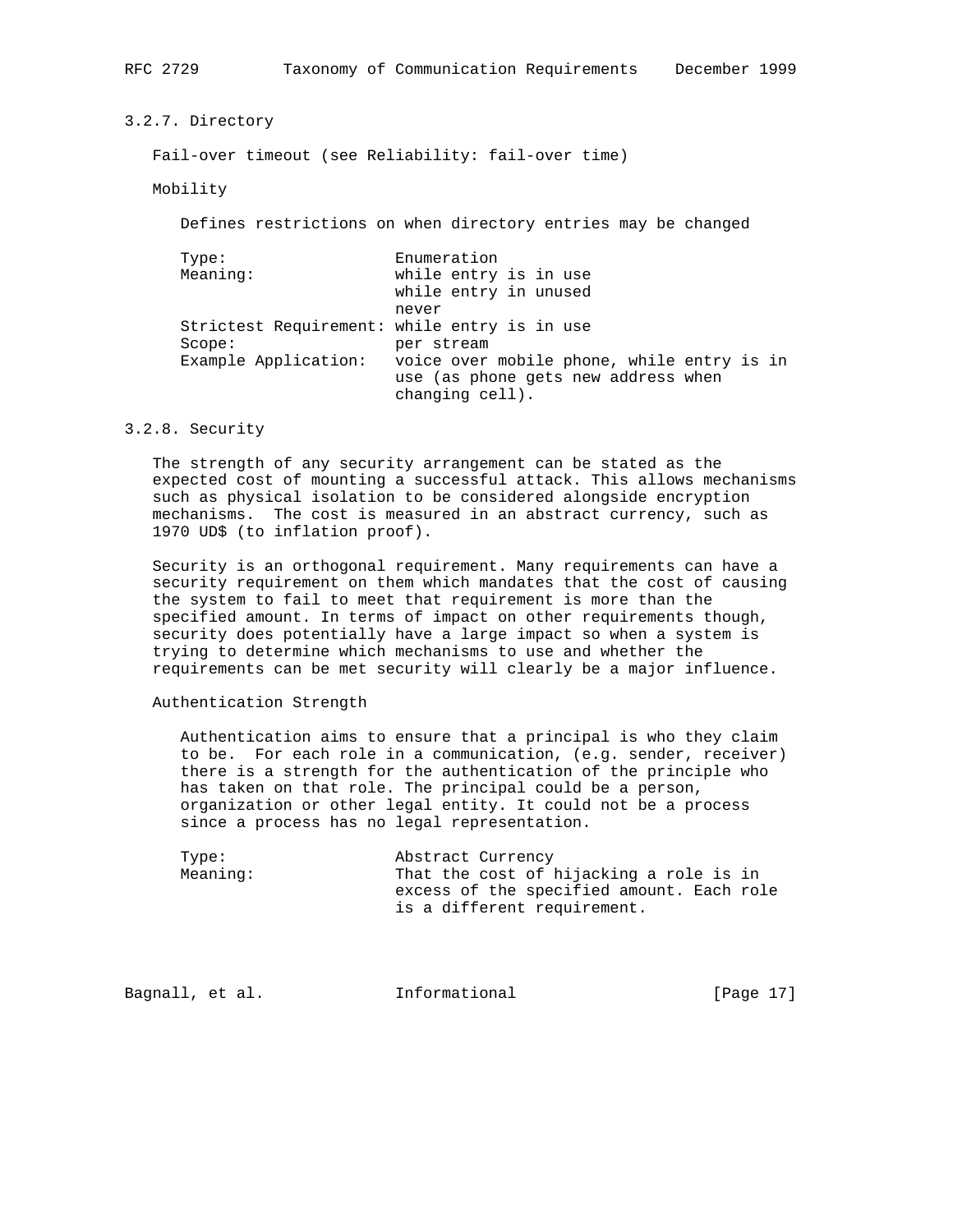Strictest Requirement: budget of largest attacker Scope: per stream Example Application: inter-governmental conference

Tamper-proofing

 This allows the application to specify how much security will be applied to ensuring that a communication is not tampered with. This is specified as the minimum cost of successfully tampering with the communication. Each non-security requirement has a tamper-proofing requirement attached to it.

 Requirement: The cost of tampering with the communication is in excess of the specified amount.

|--|--|

| Type:                |                                                        |
|----------------------|--------------------------------------------------------|
|                      | Abstract Currency,                                     |
|                      | Abstract Currency,                                     |
|                      | Abstract Currency                                      |
|                      |                                                        |
| Meaning:             | cost to alter or destroy data,                         |
|                      | cost to replay data (successfully),                    |
|                      | cost to interfere with timeliness.                     |
| Score:               | per stream                                             |
|                      | Strictest Requirement: Each budget of largest attacker |
| Example Application: | stock price feed                                       |

### Non-repudiation strength

 The non-repudiation strength defines how much care is taken to make sure there is a reliable audit trail on all interactions. It is measured as the cost of faking an audit trail, and therefore being able to "prove" an untrue event. There are a number of possible parameters of the event that need to be proved. The following list is not exclusive but shows the typical set of requirements.

 1. Time 2. Ordering (when relative to other events) 3. Whom 4. What (the event itself)

 There are a number of events that need to be provable. 1. sender proved sent 2. receiver proves received 3. sender proves received.

| Type:                | Abstract Currency                                 |
|----------------------|---------------------------------------------------|
| Meaning:             | minimum cost of faking or denying an event        |
|                      | Strictest Requirement: Budget of largest attacker |
| Scope:               | per stream                                        |
| Example Application: | Online shopping system                            |

| Bagnall, et al. | Informational | [Page 18] |  |
|-----------------|---------------|-----------|--|
|-----------------|---------------|-----------|--|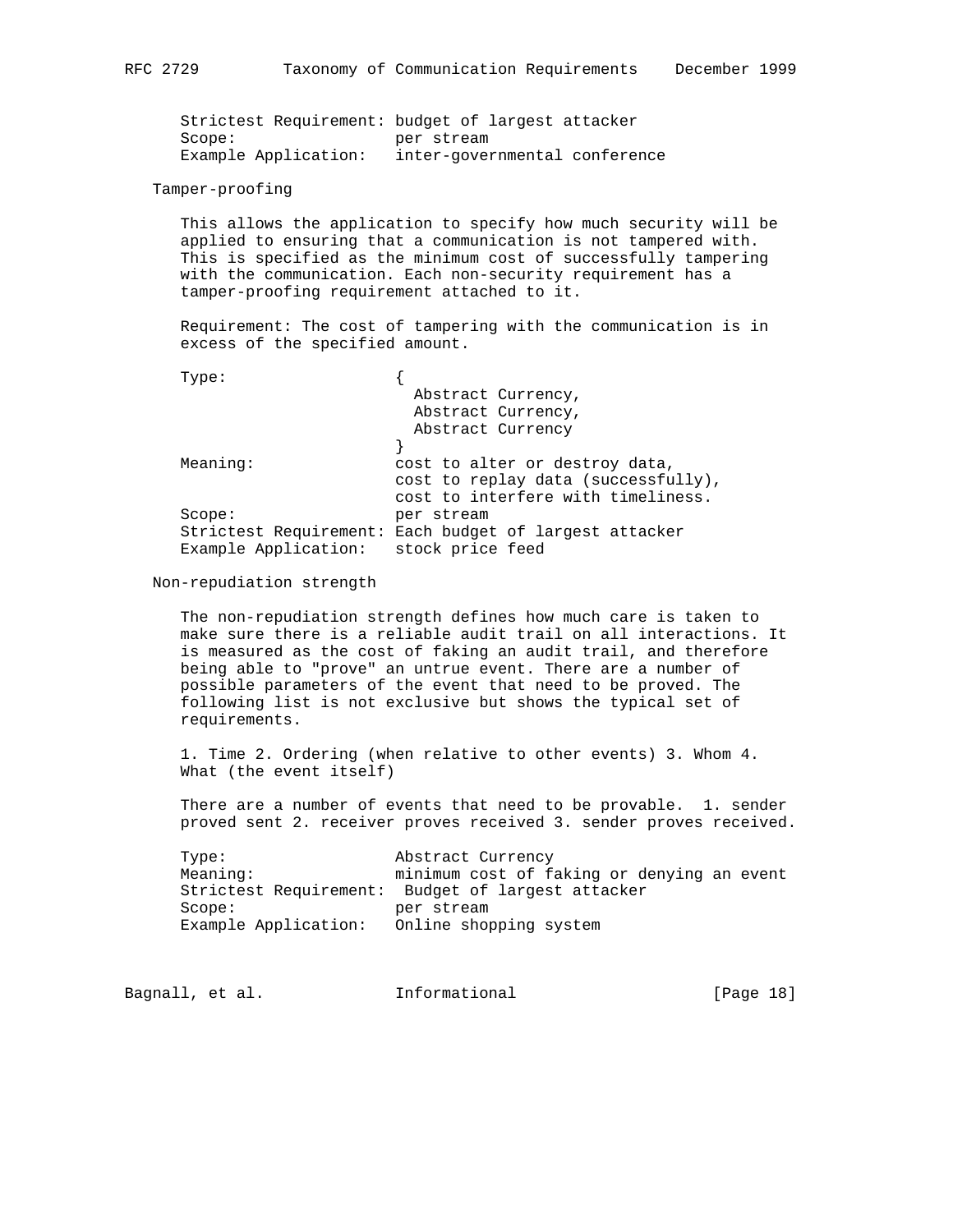Denial of service

 There may be a requirement for some systems (999,911,112 emergency services access for example) that denial of service attacks cannot be launched. While this is difficult (maybe impossible) in many systems at the moment it is still a requirement, just one that can't be met.

| Type:                | Abstract Currency                                 |
|----------------------|---------------------------------------------------|
| Meaning:             | Cost of launching a denial of service             |
|                      | attack is greater than specified amount.          |
|                      | Strictest Requirement: budget of largest attacker |
| Score:               | per stream                                        |
| Example Application: | web hosting, to prevent individual hackers        |
|                      | stalling system.                                  |

Action restriction

 For any given communication there are a two actions, send and receive. Operations like adding to members to a group are done as a send to the membership list. Examining the list is a request to and receive from the list. Other actions can be generalized to send and receive on some communication, or are application level not comms level issues.

| Membership list/rule for each action.                            |
|------------------------------------------------------------------|
| predicate for determining permission for                         |
|                                                                  |
| Strictest Requirement: Send and receive have different policies. |
| per stream                                                       |
| TV broadcast, sender policy defines                              |
| transmitter, receiver policy is null.                            |
| Several actions may share the same                               |
| membership policy.                                               |
|                                                                  |

# Privacy

 Privacy defines how well obscured a principals identity is. This could be for any interaction. A list of participants may be obscured, a sender may obscure their identity when they send. There are also different types of privacy. For example knowing two messages were sent by the same person breaks the strongest type of privacy even if the identity of that sender is still unknown. For each "level" of privacy there is a cost associated with violating it. The requirement is that this cost is excessive for the attacker.

Bagnall, et al. **Informational** [Page 19]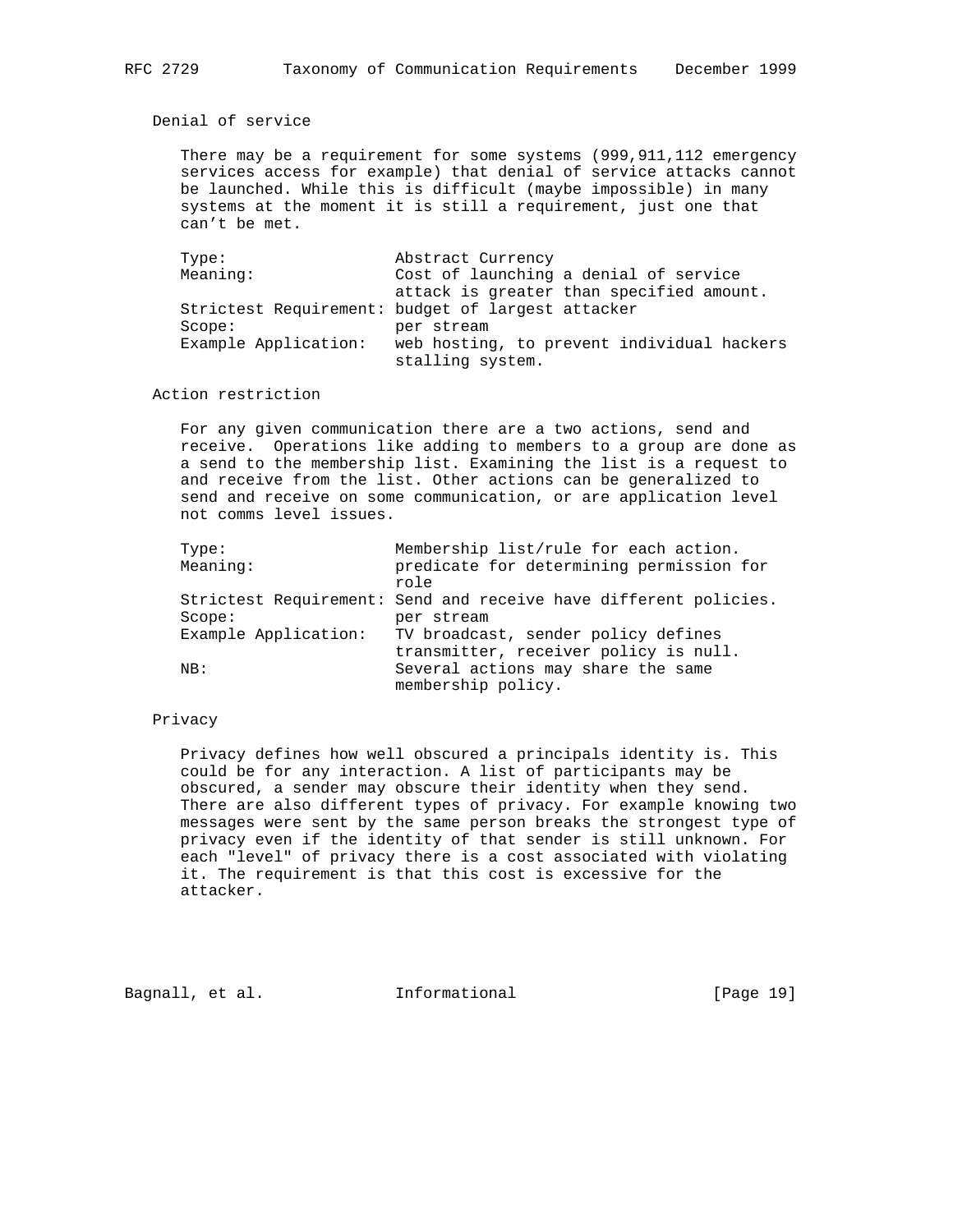Type: { Abstract Currency, Abstract Currency, Abstract Currency, Abstract Currency } Meaning: Level of privacy, expected cost to violate privacy level for: openly identified - this is the unprotected **case** and the case of the case of the case anonymously identified - (messages from the same sender can be linked) unadvertised (but traceable) - meaning that traffic can be detected and traced to it's source or destination, this is a breach if the very fact that two specific principals are communicating is sensitive. undetectable Strictest Requirement: All levels budget of attacker Scope: per stream Example Application: Secret ballot voting system openly identified - budget of any interested party anonymously identified - zero unadvertised - zero undetectable - zero Confidentiality Confidentiality defines how well protected the content of a communication is from snooping. Type: Abstract Currency Meaning: Level of Confidentiality, the cost of gaining illicit access to the content of a stream Strictest Requirement: budget of attacker Scope: per stream Example Application: Secure email - value of transmitted information

Retransmit prevention strength

 This is extremely hard at the moment. This is not to say it's not a requirement.

Bagnall, et al. **Informational** [Page 20]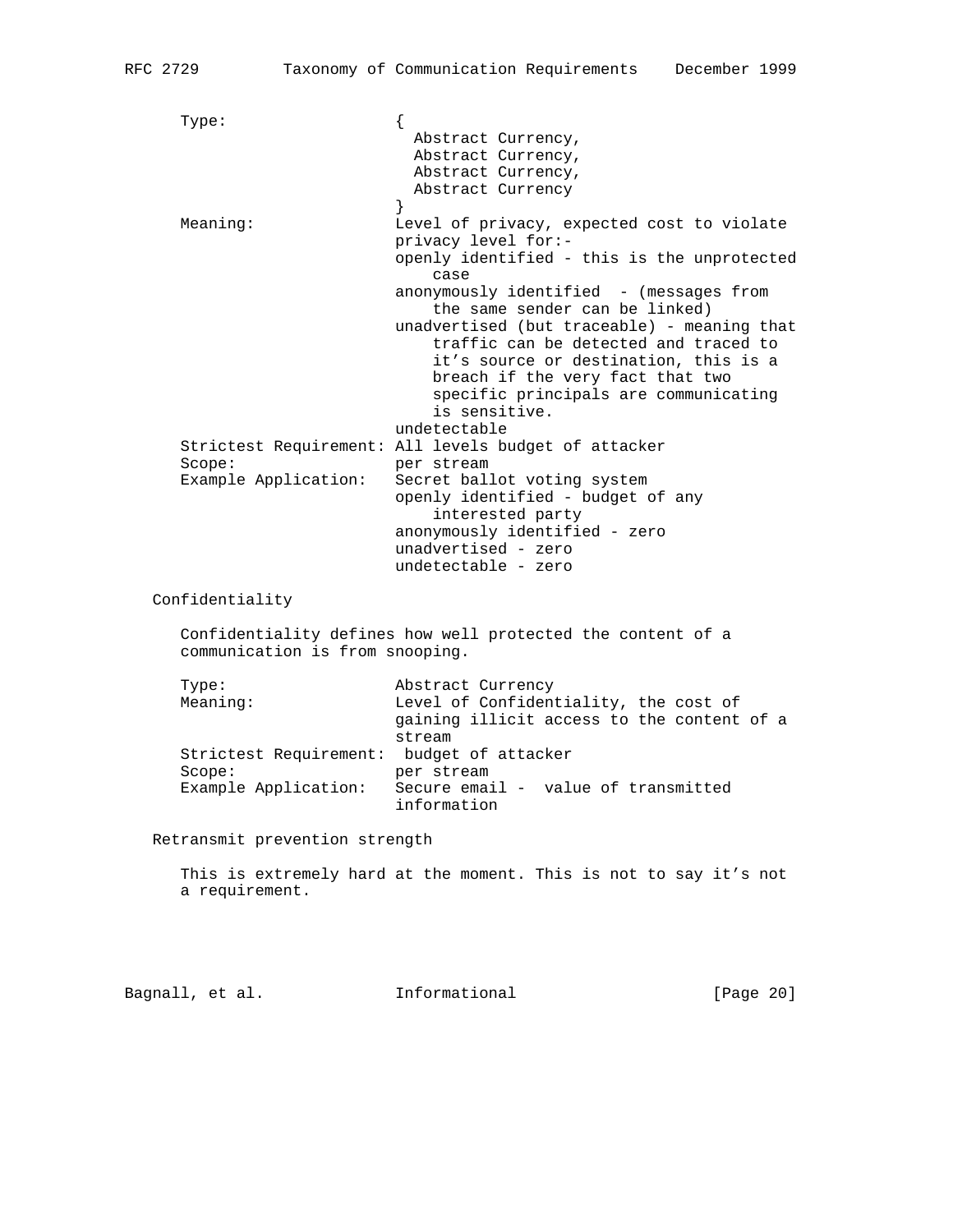| Abstract Currency                                      |
|--------------------------------------------------------|
| The cost of retransmitting a secure piece              |
| of information should exceed the specified             |
| amount.                                                |
| Strictest Requirement: Cost of retransmitting value of |
| information                                            |
| per stream                                             |
|                                                        |

#### Membership Criteria

 If a principal attempts to participate in a communication then a check will be made to see if it is allowed to do so. The requirement is that certain principals will be allowed, and others excluded. Given the application is being protected from network details there are only two types of specification available, per user, and per organization (where an organization may contain other organizations, and each user may be a member of multiple organizations). Rules could however be built on properties of a user, for example does the user own a key? Host properties could also be used, so users on slow hosts or hosts running the wrong OS could be excluded.

| Type:                | Macros                                                  |
|----------------------|---------------------------------------------------------|
| Meaning:             | Include or exclude                                      |
|                      | users (list)                                            |
|                      | organizations (list)                                    |
|                      | hosts (list)                                            |
|                      | user properties (rule)                                  |
|                      | org properties (rule)                                   |
|                      | hosts properties (rule)                                 |
|                      | Strictest Requirement: List of individual users         |
| Score:               | per stream                                              |
| Example Application: | Corporate video-conference - organization<br>membership |

Collusion prevention

 Which aspects of collusion it is required to prevent. Collusion is defined as malicious co-operation between members of a secure session. Superficially, it would appear that collusion is not a relevant threat in a multicast, because everyone has the same information, however, wherever there is differentiation, it can be exploited.

Type: {

 Abstract Currency, Abstract Currency, Abstract Currency

Bagnall, et al. **Informational** [Page 21]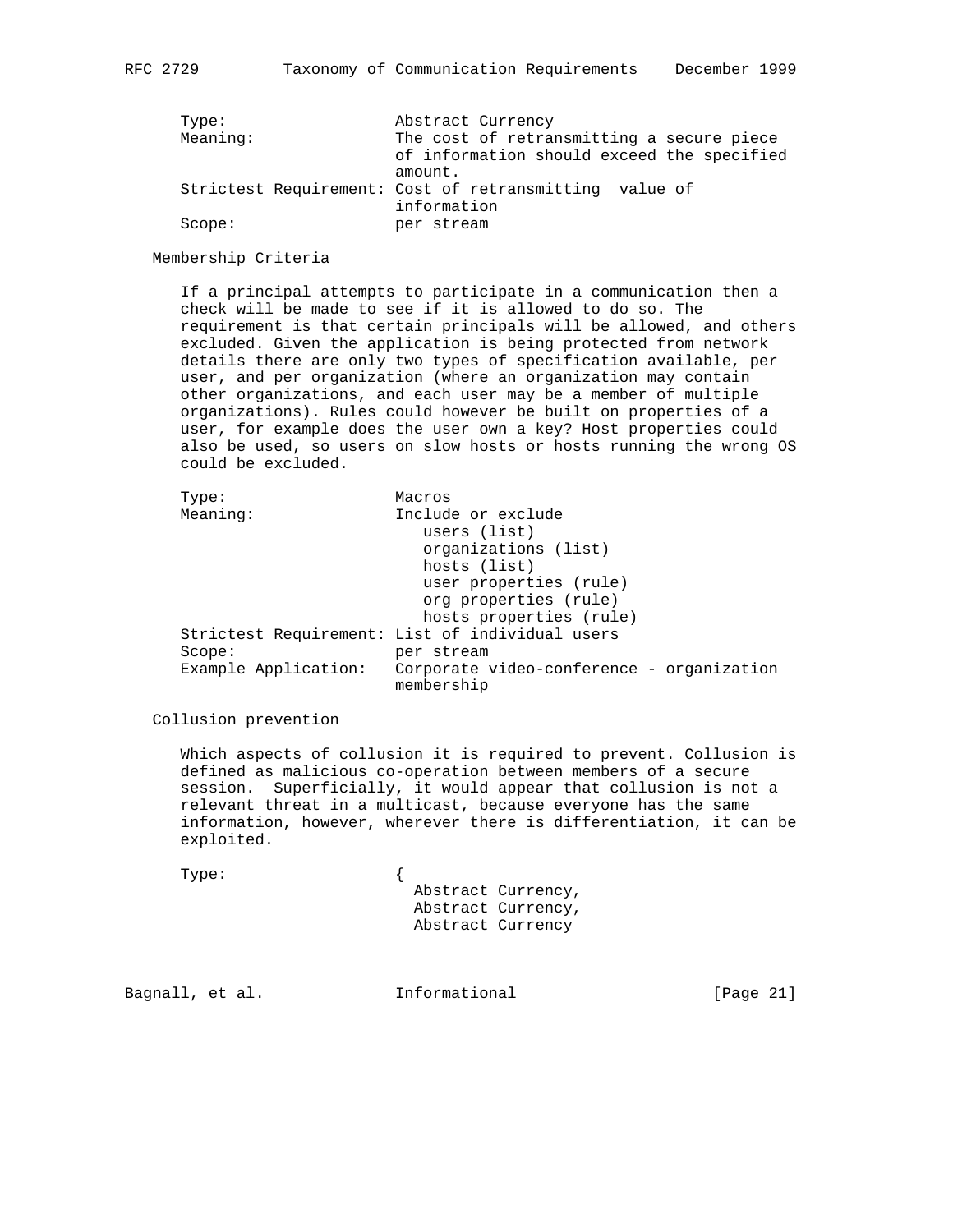| Meaning:             | time race collusion - cost of colluding               |
|----------------------|-------------------------------------------------------|
|                      | key encryption key (KEK) sharing - cost of            |
|                      | colluding                                             |
|                      | sharing of differential QoS (not strictly             |
|                      | collusion as across sessions not within               |
|                      | one) - cost of colluding                              |
|                      | Strictest Requirement: For all threats cost attackers |
|                      | combined resources                                    |
| Score:               | per stream                                            |
| Example Application: | A race where delay of the start signal may            |
|                      | be allowed for, but one participant may               |
|                      | fake packet delay while receiving the start           |
|                      | signal from another participant.                      |
| NB:                  | Time race collusion is the most difficult             |
|                      | one to prevent. Also note that while these            |
|                      | may be requirements for some systems this             |
|                      | does not mean there are necessarily                   |
|                      | solutions. Setting tough requirements may             |
|                      | result in the middleware being unable to              |
|                      | create a valid channel.                               |
|                      |                                                       |

# Fairness

 Fairness is a meta-requirement of many other requirements. Of particular interest are Reliability and Timeliness requirements. When a communication is first created the creator may wish to specify a set of requirements for these parameters. Principals which join later may wish to set tighter limits. Fairness enforces a policy that any improvement is requirement by one principal must be matched by all others, in effect requirements can only be set for the whole group. This increases the likelihood that requirements of this kind will fail to be met. If fairness if not an issue then some parts of the network can use more friendly methods to achieve those simpler requirements.

| Type:    | Level of variance of the requirement that   |
|----------|---------------------------------------------|
|          | needs to be fair. For example, if the       |
|          | latency requirement states within 2         |
|          | seconds, the level of fairness required may |
|          | be that variations in latency are not more  |
|          | than 0.1s. This has in fact become an issue |
|          | in online gaming (e.g. Quake)               |
| Meaning: | The variance of performance with respect to |
|          | any other requirement is less than the      |
|          | specified amount.                           |
| Score:   | per stream, per requirement                 |
|          |                                             |

Bagnall, et al. **Informational** [Page 22]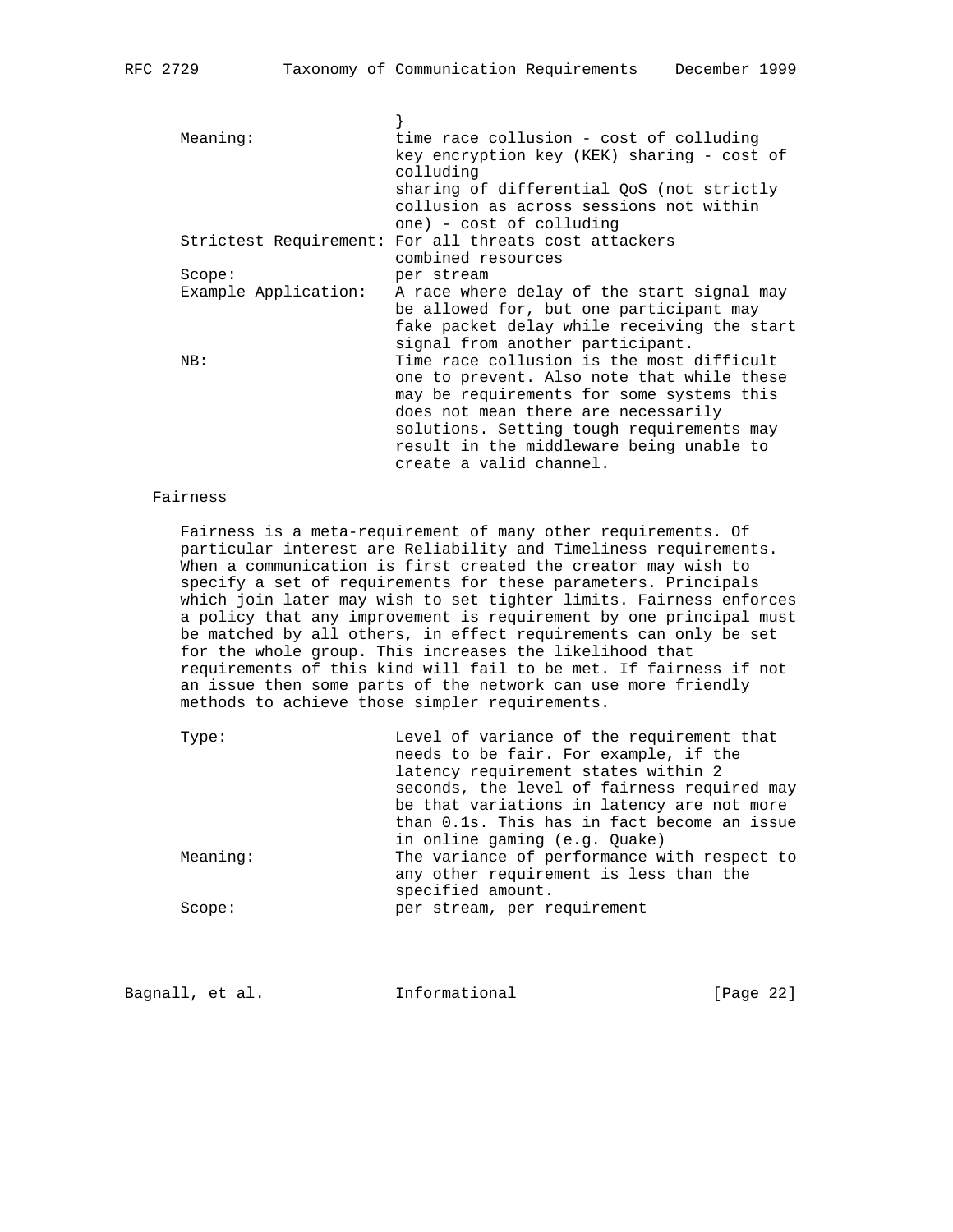Example Application: Networked game, latency to receive positions of players must be within 5ms for all players.

Action on compromise

 The action to take on detection of compromise (until security reassured).

| Enumeration                             |
|-----------------------------------------|
| warn but continue                       |
| pause                                   |
| abort                                   |
| Per stream                              |
| pause                                   |
| Secure video conference - if intruder   |
| alert, everyone is warned, but they can |
| continue while knowing not to discuss   |
| sensitive matters (cf. catering staff   |
| during a meeting).                      |
|                                         |

#### 3.2.8.1. Security Dynamics

 Security dynamics are the temporal properties of the security mechanisms that are deployed. They may affect other requirements such as latency or simply be a reflection of the security limitations of the system. The requirements are often concerned with abnormal circumstances (e.g. system violation).

Mean time between compromises

 This is not the same as the strength of a system. A fairly weak system may have a very long time between compromises because it is not worth breaking in to, or it is only worth it for very few people. Mean time between compromises is a combination of strength, incentive and scale.

 Type: Time Scope: Per stream Strictest Requirement: indefinite Example Application: Secure Shell - 1500hrs

Compromise detection time limit

 The average time it must take to detect a compromise (one predicted in the design of the detection system, that is).

Bagnall, et al. **Informational** [Page 23]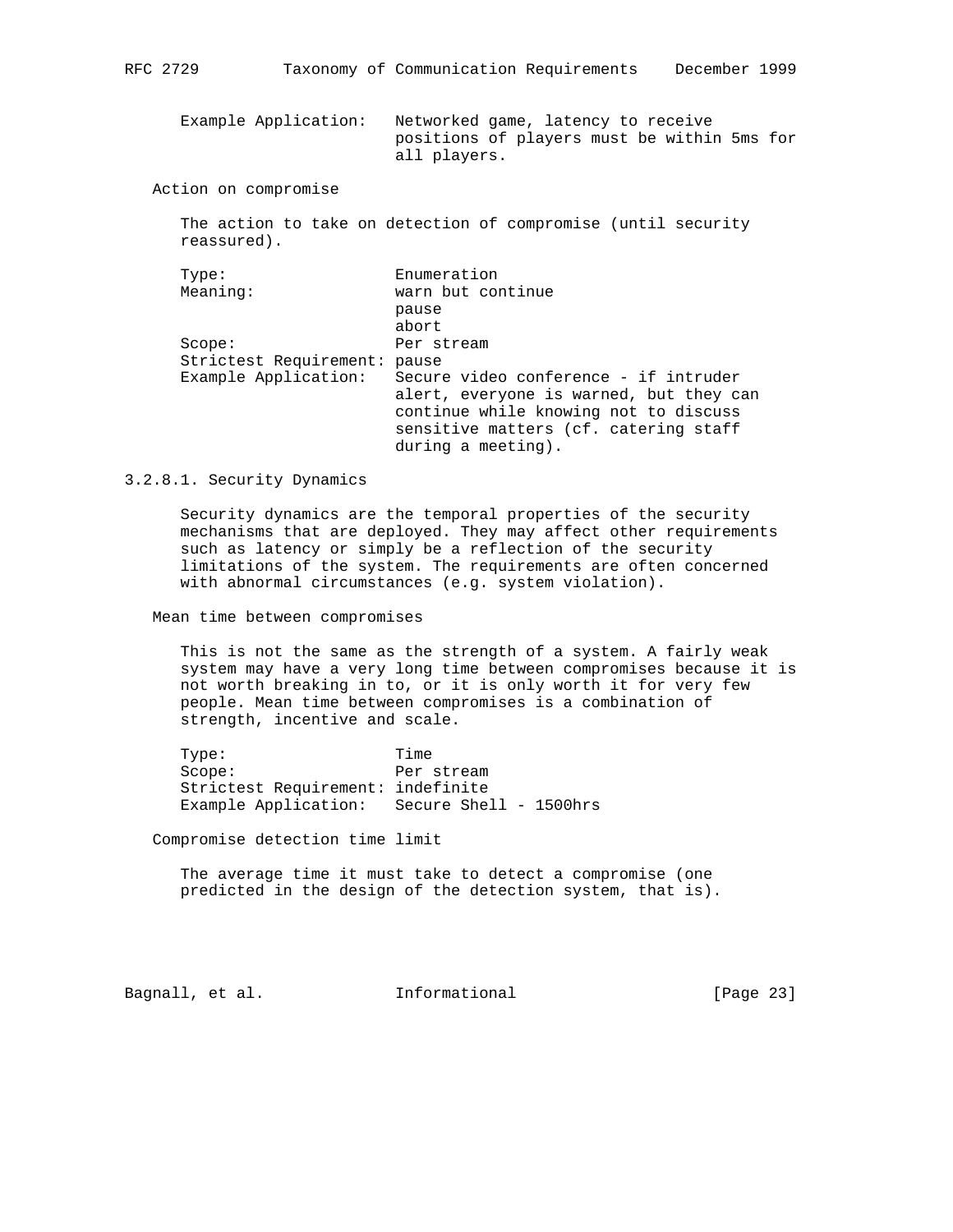Type: Time Scope: Per stream Strictest Requirement: Round trip time Example Application: Secure Shell - 2secs

Compromise recovery time limit

 The maximum time it must take to re-seal the security after a breach. This combined with the compromise detection time limit defines how long the system must remain inactive to avoid more security breaches. For example if a compromise is detected in one minute, and recovery takes five, then one minute of traffic is now insecure and the members of the communication must remain silent for four minutes after detection while security is re-established.

Type: Time Scope: Per stream Strictest Requirement: 1 second Example Application: Audio conference - 10 seconds

## 3.2.9. Payment & Charging

Total Cost

 The total cost of communication must be limited to this amount. This would be useful for transfer as opposed to stream type applications.

| Type:                       | Currency                                  |
|-----------------------------|-------------------------------------------|
| Meaning:                    | Maximum charge allowed                    |
| Scope:                      | Per user per stream                       |
| Strictest Requirement: Free |                                           |
| Example Application:        | File Transfer: comms cost must be < 1p/Mb |

Cost per Time

|                             | This is the cost per unit time. Some                 |
|-----------------------------|------------------------------------------------------|
|                             | applications may not be able to predict the          |
|                             | duration of a communication. It may be more          |
|                             | meaningful for those to be able to specify           |
|                             | price per time instead.                              |
| Type:                       | Currency per timeS                                   |
|                             |                                                      |
| Score:                      | Per user per stream                                  |
| Strictest Requirement: Free |                                                      |
|                             | Example Application: Video Conference - 15p / minute |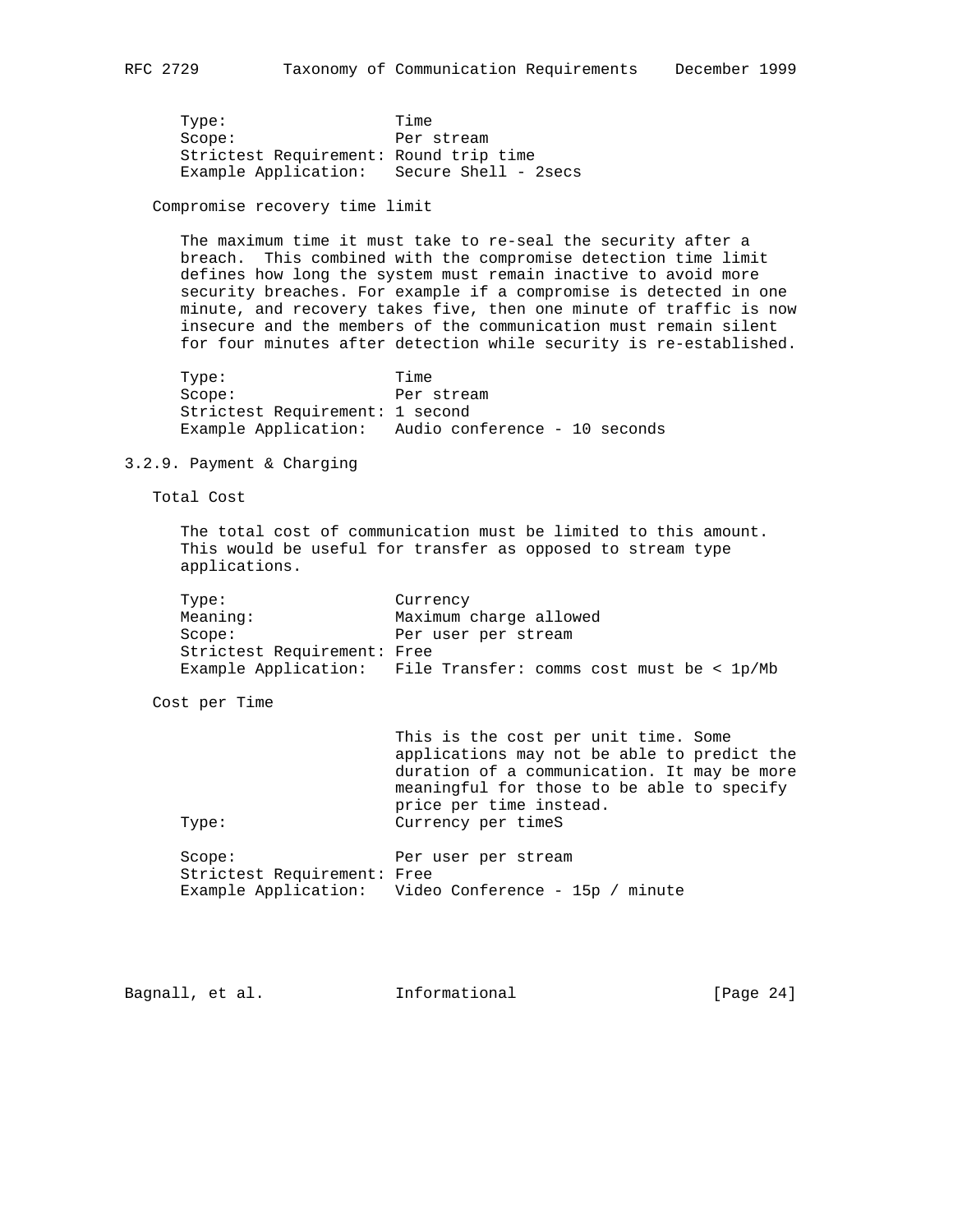Cost per Mb

 This is the cost per unit of data. Some communications may be charged by the amount of data transferred. Some applications may prefer to specify requirements in this way.

 Type: Currency per data size Scope: Per user per stream Strictest Requirement: Free Example Application: Email advertising - 15p / Mb

4. Security Considerations

See comprehensive security section of taxonomy.

- 5. References
	- [Bagnall98] Bagnall Peter, Poppitt Alan, Example LSMA classifications, BT Tech report, <URL:http://www.labs.bt.com/projects/mware/>
	- [limitations] Pullen, M., Myjak, M. and C. Bouwens, "Limitations of Internet Protocol Suite for Distributed Simulation in the Large Multicast Environment", RFC 2502, February 1999.
	- [rmodp] Open Distributed Processing Reference Model (RM-ODP), ISO/IEC 10746-1 to 10746-4 or ITU-T (formerly CCITT) X.901 to X.904. Jan 1995.
	- [blaze95] Blaze, Diffie, Rivest, Schneier, Shimomura, Thompson and Wiener, Minimal Key Lengths for Symmetric Ciphers to Provide Adequate Commercial Security, January 1996.

Bagnall, et al. 1nformational 1999 [Page 25]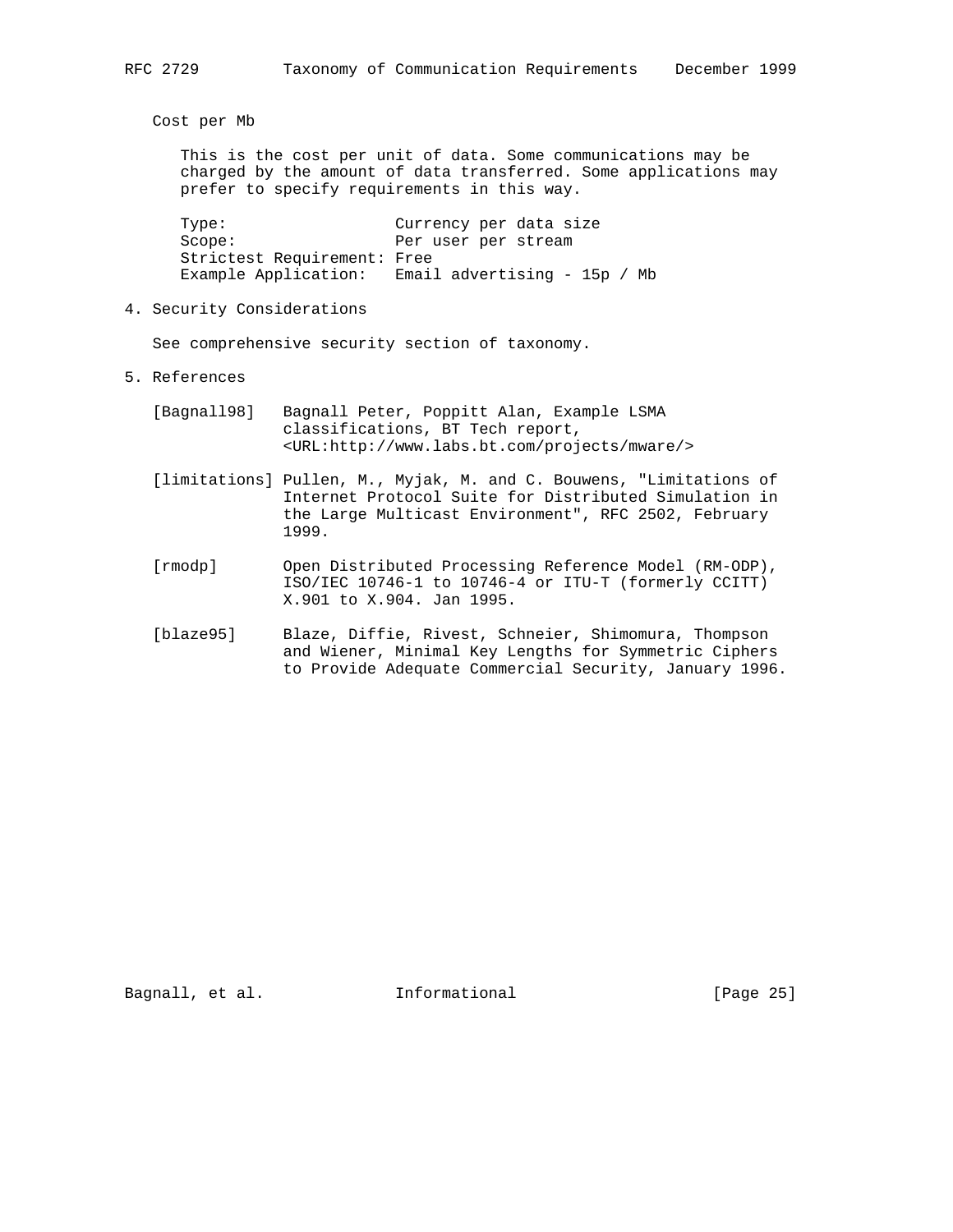6. Authors' Addresses

 Peter Bagnall c/o B54/77 BT Labs Martlesham Heath Ipswich, IP5 3RE England

 EMail: pete@surfaceeffect.com Home page: http://www.surfaceeffect.com/people/pete/

 Bob Briscoe B54/74 BT Labs Martlesham Heath Ipswich, IP5 3RE England

 Phone: +44 1473 645196 Fax: +44 1473 640929 EMail: bob.briscoe@bt.com Home page: http://www.labs.bt.com/people/briscorj/

 Alan Poppitt B54/77 BT Labs Martlesham Heath Ipswich, IP5 3RE England

 Phone: +44 1473 640889 Fax: +44 1473 640929 EMail: apoppitt@jungle.bt.co.uk Home page: http://www.labs.bt.com/people/poppitag/

Bagnall, et al. 1nformational [Page 26]